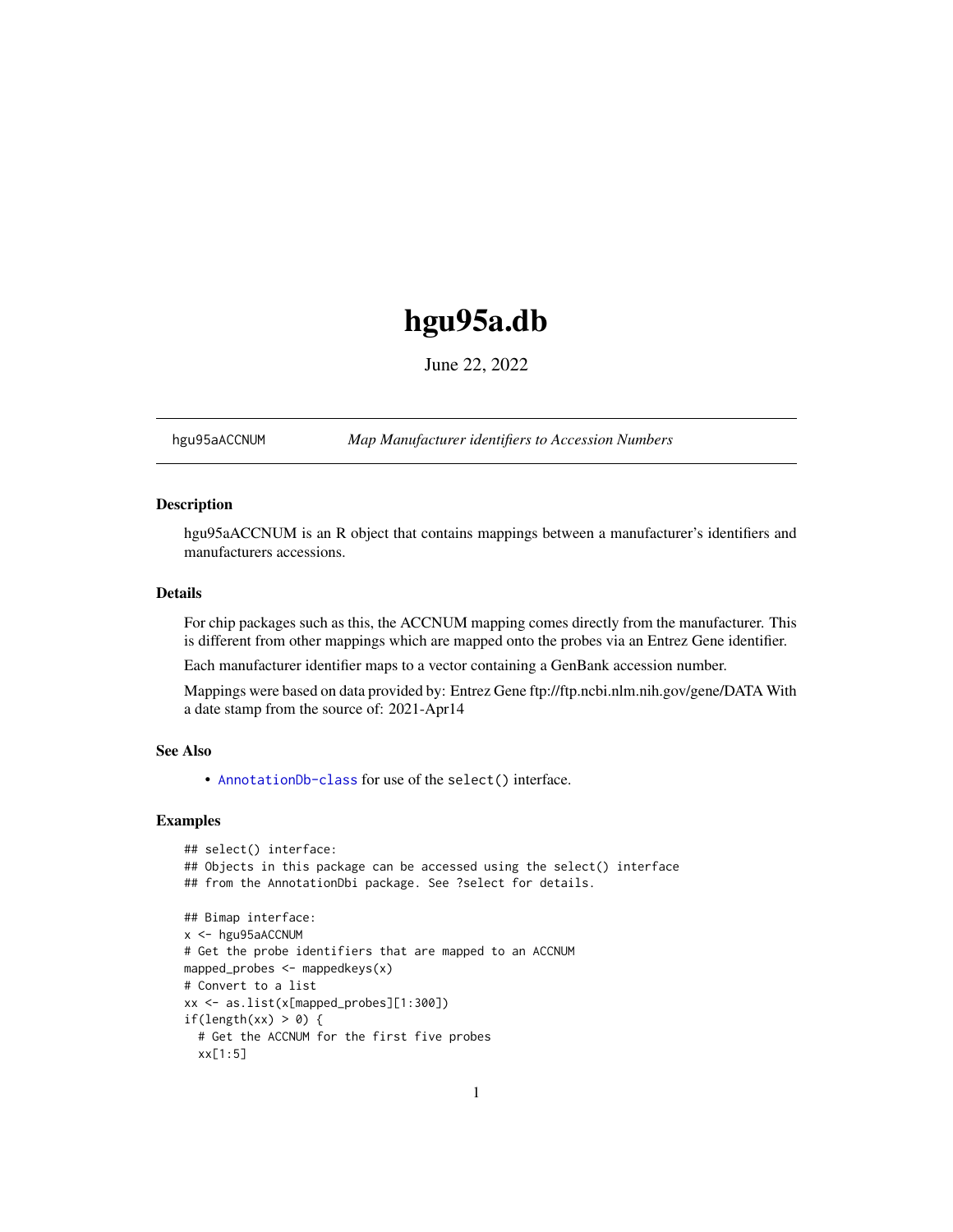```
# Get the first one
 xx[[1]]
}
```
hgu95aALIAS2PROBE *Map between Common Gene Symbol Identifiers and Manufacturer Identifiers*

#### Description

hgu95aALIAS is an R object that provides mappings between common gene symbol identifiers and manufacturer identifiers.

# Details

Each gene symbol is mapped to a named vector of manufacturer identifiers. The name represents the gene symbol and the vector contains all manufacturer identifiers that are found for that symbol. An NA is reported for any gene symbol that cannot be mapped to any manufacturer identifiers.

This mapping includes ALL gene symbols including those which are already listed in the SYMBOL map. The SYMBOL map is meant to only list official gene symbols, while the ALIAS maps are meant to store all used symbols.

Mappings were based on data provided by: Entrez Gene ftp://ftp.ncbi.nlm.nih.gov/gene/DATA With a date stamp from the source of: 2021-Apr14

# See Also

• [AnnotationDb-class](#page-0-0) for use of the select() interface.

```
## select() interface:
## Objects in this package can be accessed using the select() interface
## from the AnnotationDbi package. See ?select for details.
## Bimap interface:
# Convert the object to a list
xx <- as.list(hgu95aALIAS2PROBE)
if(length(xx) > 0){
    # Get the probe identifiers for the first two aliases
   xx[1:2]
   # Get the first one
   xx[[1]]
}
```
<span id="page-1-0"></span>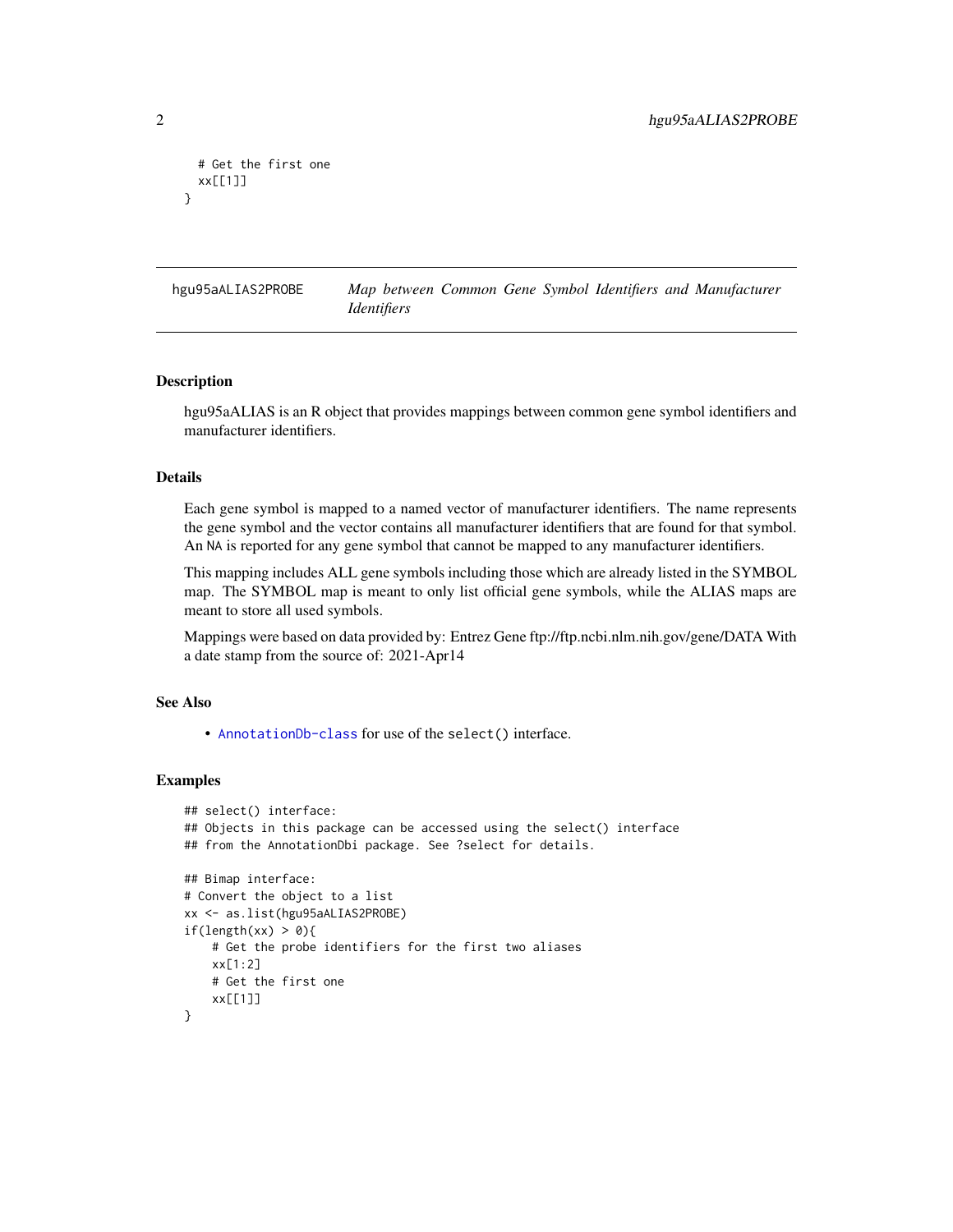<span id="page-2-0"></span>Welcome to the hgu95a.db annotation Package. The purpose of this package is to provide detailed information about the hgu95a platform. This package is updated biannually.

Objects in this package are accessed using the select() interface. See ?select in the AnnotationDbi package for details.

#### See Also

• [AnnotationDb-class](#page-0-0) for use of keys(), columns() and select().

#### Examples

```
## select() interface:
## Objects in this package can be accessed using the select() interface
## from the AnnotationDbi package. See ?select for details.
columns(hgu95a.db)
## Bimap interface:
## The 'old style' of interacting with these objects is manipulation as
## bimaps. While this approach is still available we strongly encourage the
## use of select().
ls("package:hgu95a.db")
```
hgu95aCHR *Map Manufacturer IDs to Chromosomes*

#### **Description**

hgu95aCHR is an R object that provides mappings between a manufacturer identifier and the chromosome that contains the gene of interest.

# Details

Each manufacturer identifier maps to a vector of chromosomes. Due to inconsistencies that may exist at the time the object was built, the vector may contain more than one chromosome (e.g., the identifier may map to more than one chromosome). If the chromosomal location is unknown, the vector will contain an NA.

Mappings were based on data provided by: Entrez Gene ftp://ftp.ncbi.nlm.nih.gov/gene/DATA With a date stamp from the source of: 2021-Apr14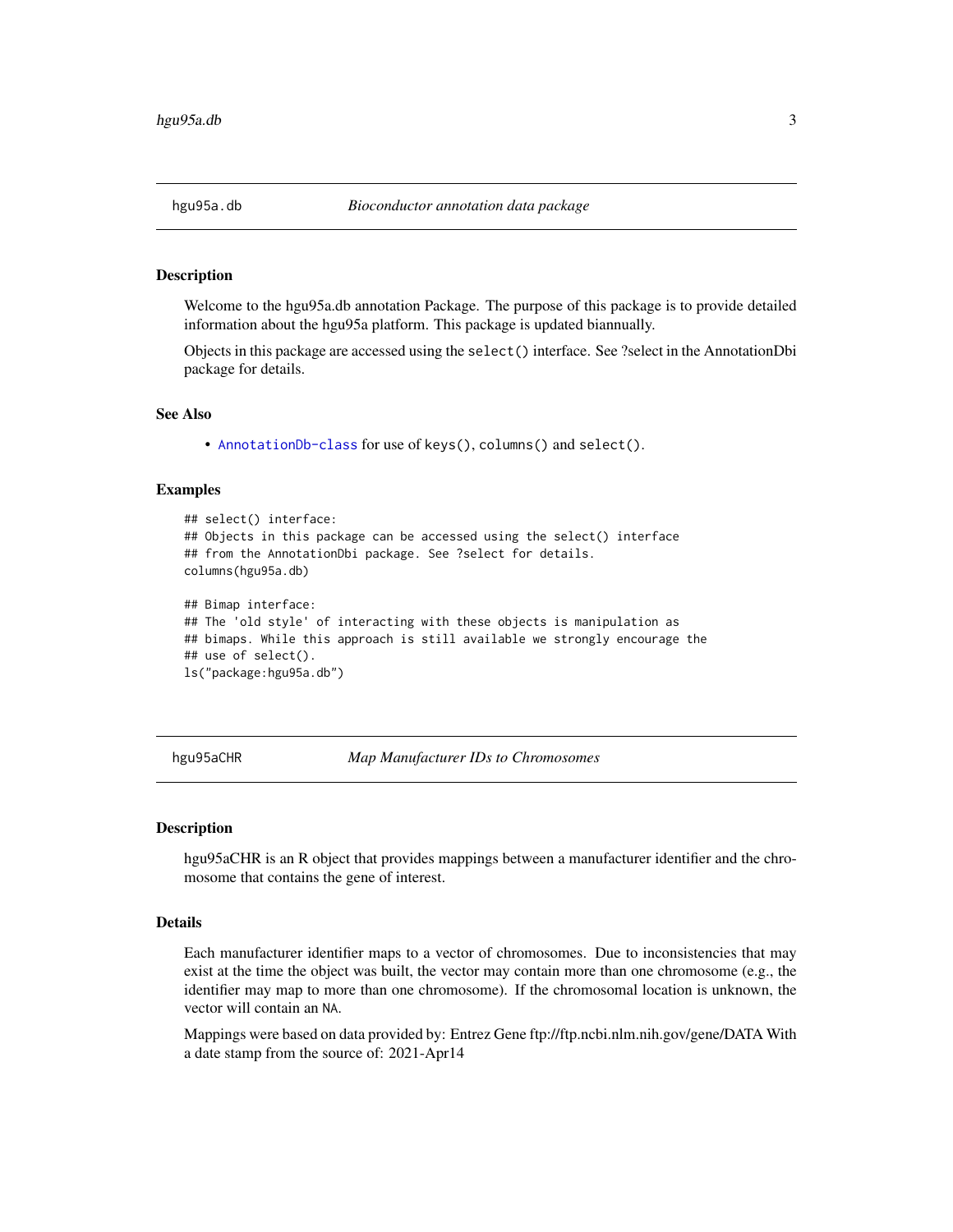# <span id="page-3-0"></span>See Also

• [AnnotationDb-class](#page-0-0) for use of the select() interface.

#### Examples

```
## select() interface:
## Objects in this package can be accessed using the select() interface
## from the AnnotationDbi package. See ?select for details.
## Bimap interface:
x < - hgu95aCHR
# Get the probe identifiers that are mapped to a chromosome
mapped_probes <- mappedkeys(x)
# Convert to a list
xx <- as.list(x[mapped_probes][1:300])
if(length(xx) > 0) {
  # Get the CHR for the first five probes
  xx[1:5]
  # Get the first one
  xx[[1]]
}
```
hgu95aCHRLENGTHS *A named vector for the length of each of the chromosomes*

#### Description

hgu95aCHRLENGTHS provides the length measured in base pairs for each of the chromosomes.

#### Details

This is a named vector with chromosome numbers as the names and the corresponding lengths for chromosomes as the values.

Total lengths of chromosomes were derived by calculating the number of base pairs on the sequence string for each chromosome.

# See Also

• [AnnotationDb-class](#page-0-0) for use of the select() interface.

```
## select() interface:
## Objects in this package can be accessed using the select() interface
## from the AnnotationDbi package. See ?select for details.
## Bimap interface:
tt <- hgu95aCHRLENGTHS
# Length of chromosome 1
tt["1"]
```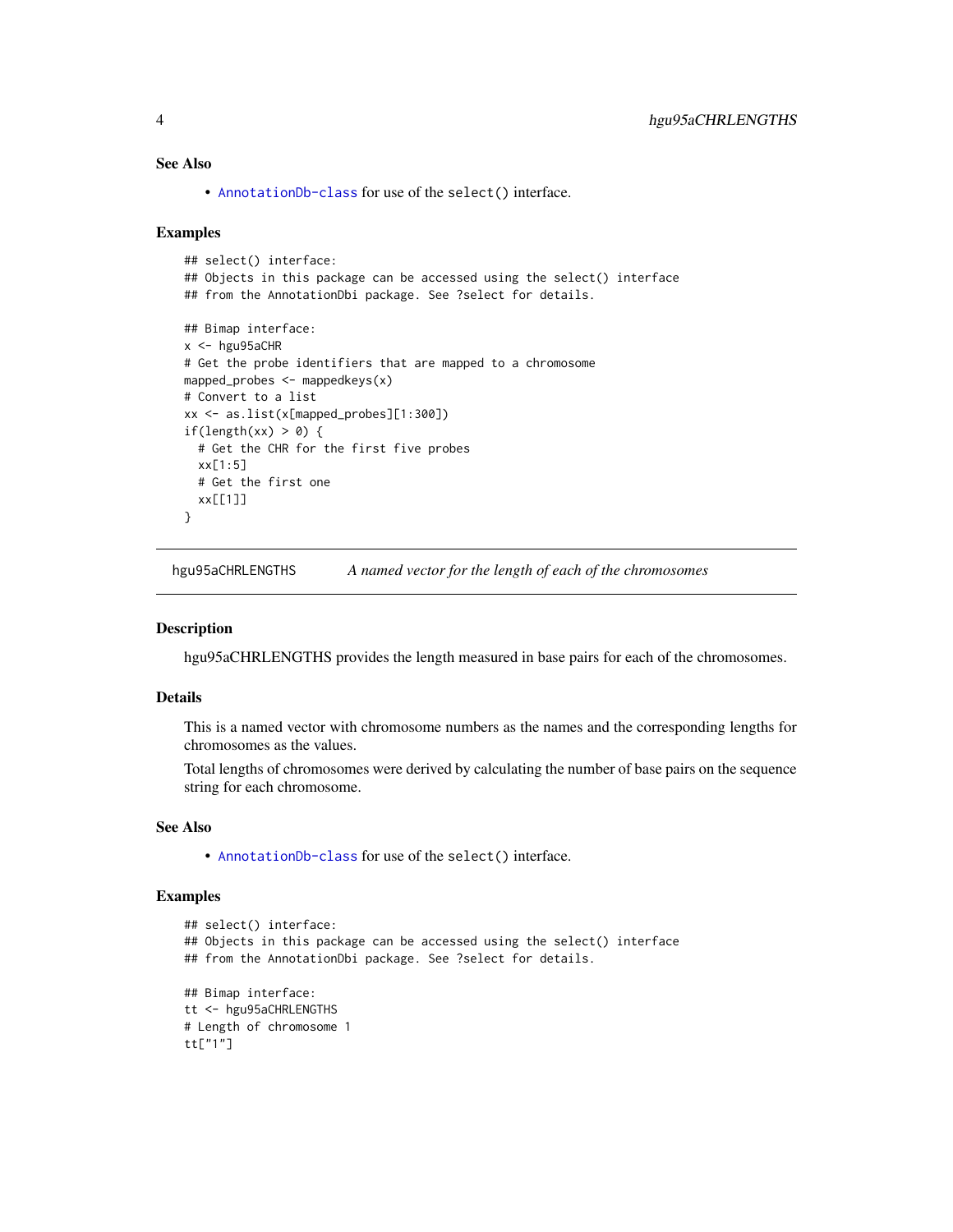hgu95aCHRLOC is an R object that maps manufacturer identifiers to the starting position of the gene. The position of a gene is measured as the number of base pairs.

The CHRLOCEND mapping is the same as the CHRLOC mapping except that it specifies the ending base of a gene instead of the start.

# Details

Each manufacturer identifier maps to a named vector of chromosomal locations, where the name indicates the chromosome. Due to inconsistencies that may exist at the time the object was built, these vectors may contain more than one chromosome and/or location. If the chromosomal location is unknown, the vector will contain an NA.

Chromosomal locations on both the sense and antisense strands are measured as the number of base pairs from the p (5' end of the sense strand) to q (3' end of the sense strand) arms. Chromosomal locations on the antisense strand have a leading "-" sign (e. g. -1234567).

Since some genes have multiple start sites, this field can map to multiple locations.

Mappings were based on data provided by: UCSC Genome Bioinformatics (Homo sapiens)

With a date stamp from the source of: 2021-Feb16

# See Also

• [AnnotationDb-class](#page-0-0) for use of the select() interface.

```
## select() interface:
## Objects in this package can be accessed using the select() interface
## from the AnnotationDbi package. See ?select for details.
## Bimap interface:
x <- hgu95aCHRLOC
# Get the probe identifiers that are mapped to chromosome locations
mapped_probes <- mappedkeys(x)
# Convert to a list
xx <- as.list(x[mapped_probes][1:300])
if(length(xx) > 0) {
 # Get the CHRLOC for the first five probes
 xx[1:5]
 # Get the first one
 xx[[1]]
}
```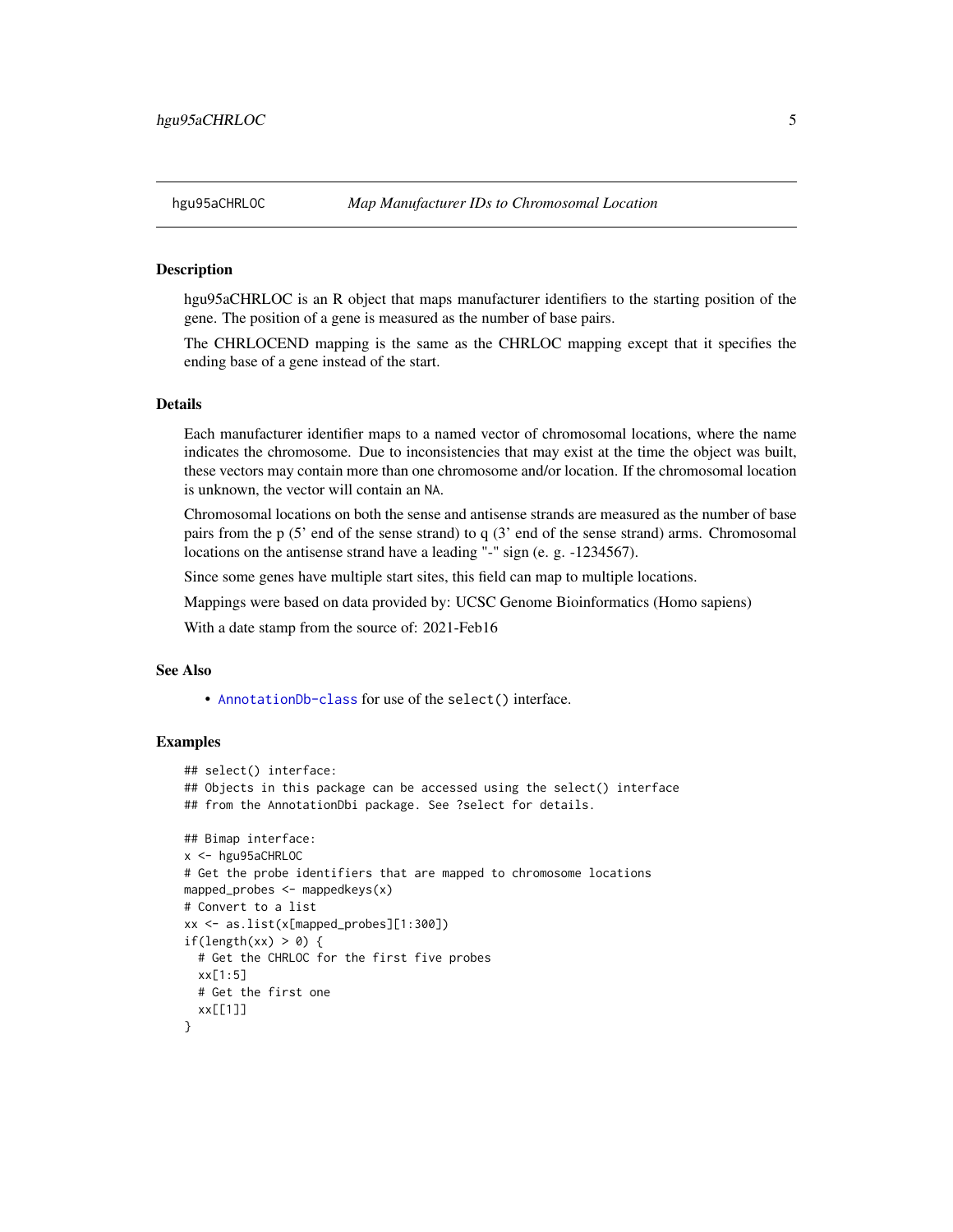hgu95aENSEMBL is an R object that contains mappings between manufacturer identifiers and Ensembl gene accession numbers.

# Details

This object is a simple mapping of manufacturer identifiers to Ensembl gene Accession Numbers.

Mappings were based on data provided by BOTH of these sources: [http://www.ensembl.org/](http://www.ensembl.org/biomart/martview/) [biomart/martview/](http://www.ensembl.org/biomart/martview/) <ftp://ftp.ncbi.nlm.nih.gov/gene/DATA>

For most species, this mapping is a combination of manufacturer to ensembl IDs from BOTH NCBI and ensembl. Users who wish to only use mappings from NCBI are encouraged to see the ncbi2ensembl table in the appropriate organism package. Users who wish to only use mappings from ensembl are encouraged to see the ensembl2ncbi table which is also found in the appropriate organism packages. These mappings are based upon the ensembl table which is contains data from BOTH of these sources in an effort to maximize the chances that you will find a match.

For worms and flies however, this mapping is based only on sources from ensembl, as these organisms do not have ensembl to entrez gene mapping data at NCBI.

#### See Also

• [AnnotationDb-class](#page-0-0) for use of the select() interface.

```
## select() interface:
## Objects in this package can be accessed using the select() interface
## from the AnnotationDbi package. See ?select for details.
## Bimap interface:
x <- hgu95aENSEMBL
# Get the entrez gene IDs that are mapped to an Ensembl ID
mapped_genes \leq mappedkeys(x)
# Convert to a list
xx <- as.list(x[mapped_genes][1:300])
if(length(xx) > 0) {
 # Get the Ensembl gene IDs for the first five genes
 xx[1:5]
 # Get the first one
 xx[[1]]
}
#For the reverse map ENSEMBL2PROBE:
x <- hgu95aENSEMBL2PROBE
mapped_genes <- mappedkeys(x)
# Convert to a list
```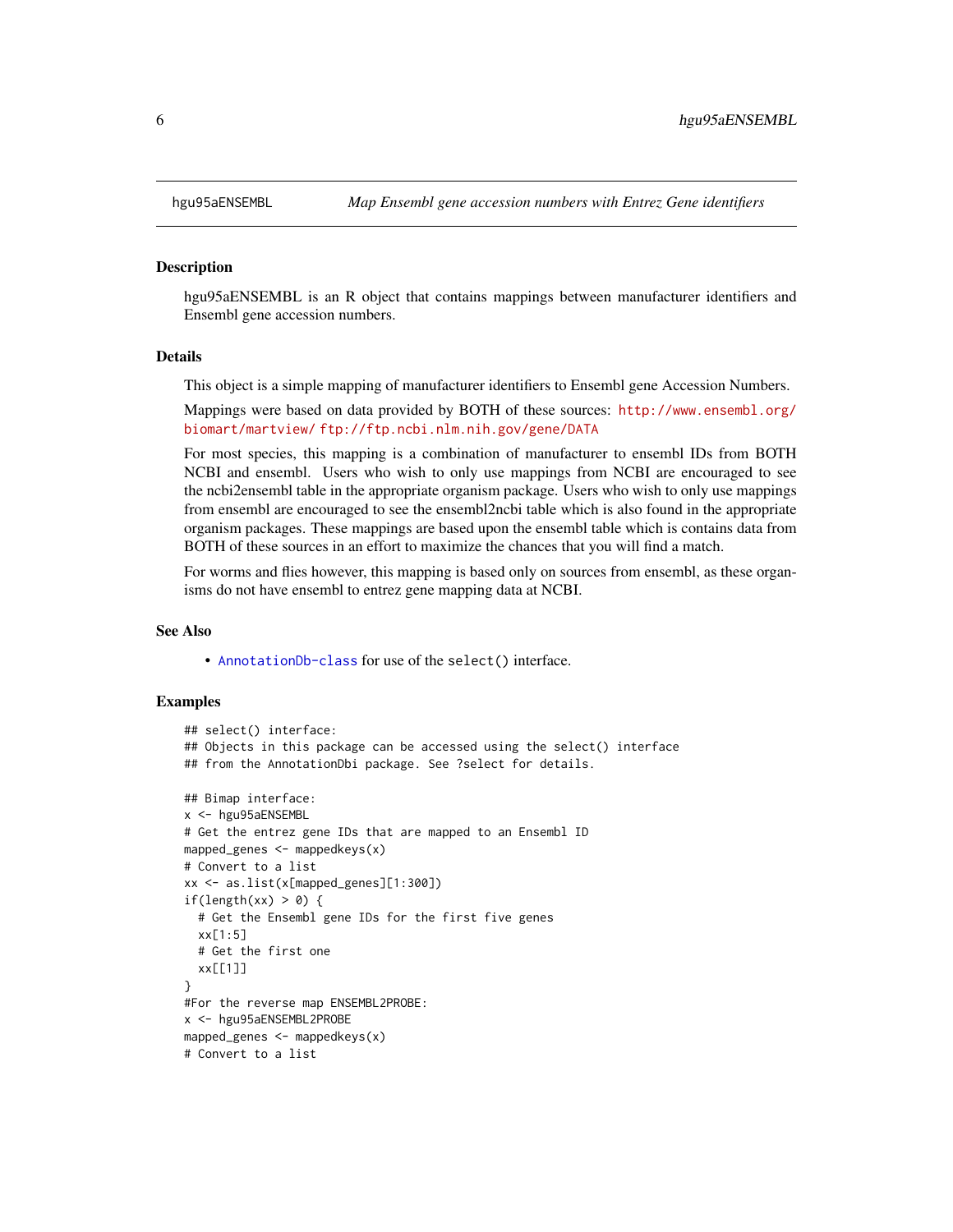# <span id="page-6-0"></span>hgu95aENTREZID 7

```
xx <- as.list(x[mapped_genes][1:300])
if(length(xx) > 0){
   # Gets the entrez gene IDs for the first five Ensembl IDs
  xx[1:5]
  # Get the first one
  xx[[1]]
}
```
hgu95aENTREZID *Map between Manufacturer Identifiers and Entrez Gene*

#### Description

hgu95aENTREZID is an R object that provides mappings between manufacturer identifiers and Entrez Gene identifiers.

# Details

Each manufacturer identifier is mapped to a vector of Entrez Gene identifiers. An NA is assigned to those manufacturer identifiers that can not be mapped to an Entrez Gene identifier at this time.

If a given manufacturer identifier can be mapped to different Entrez Gene identifiers from various sources, we attempt to select the common identifiers. If a concensus cannot be determined, we select the smallest identifier.

Mappings were based on data provided by: Entrez Gene ftp://ftp.ncbi.nlm.nih.gov/gene/DATA With a date stamp from the source of: 2021-Apr14

# References

<https://www.ncbi.nlm.nih.gov/entrez/query.fcgi?db=gene>

# See Also

• [AnnotationDb-class](#page-0-0) for use of the select() interface.

```
## select() interface:
## Objects in this package can be accessed using the select() interface
## from the AnnotationDbi package. See ?select for details.
## Bimap interface:
x <- hgu95aENTREZID
# Get the probe identifiers that are mapped to an ENTREZ Gene ID
mapped_probes <- mappedkeys(x)
# Convert to a list
xx <- as.list(x[mapped_probes][1:300])
if(length(xx) > 0) {
 # Get the ENTREZID for the first five probes
```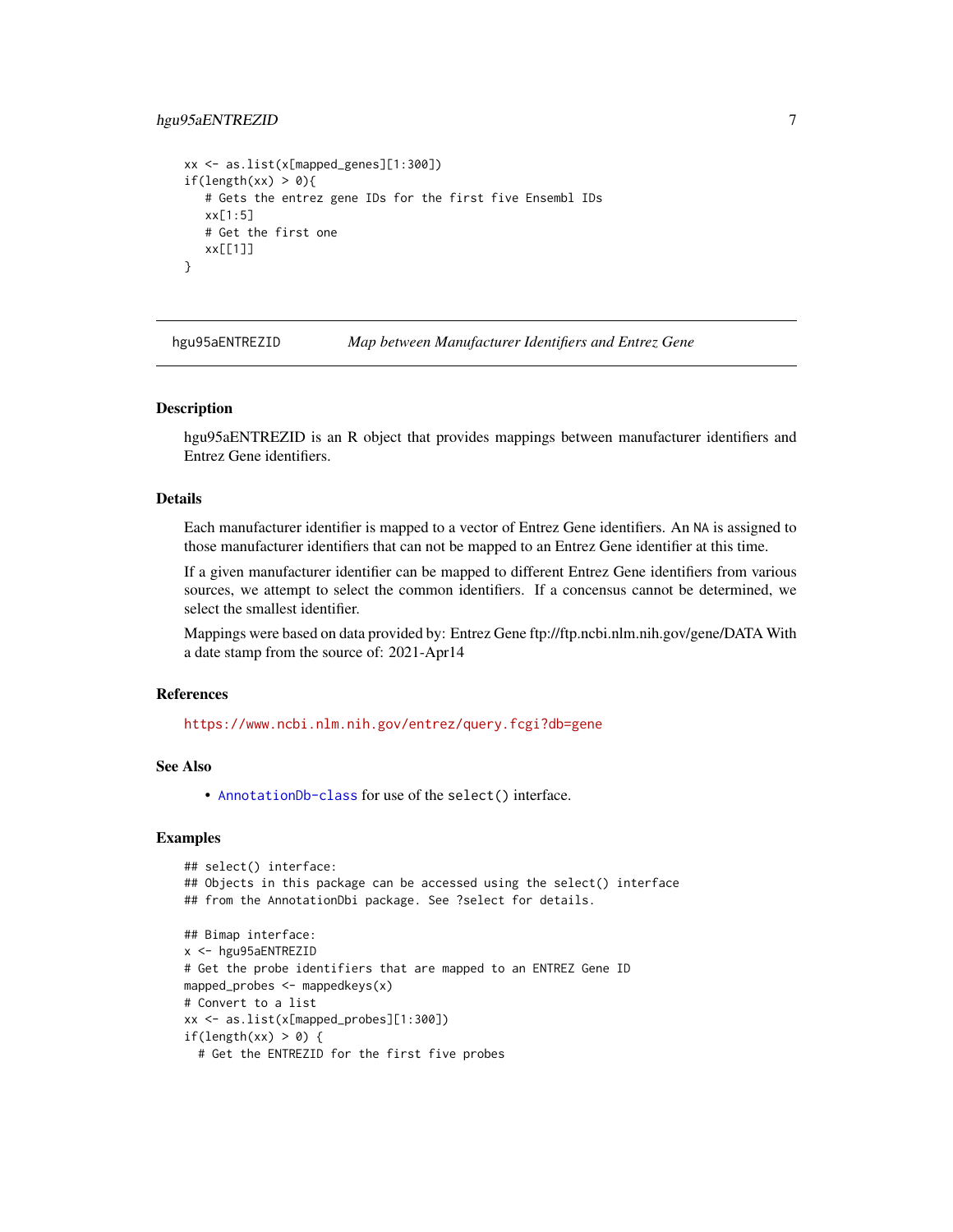```
xx[1:5]
 # Get the first one
 xx[[1]]
}
```
hgu95aENZYME *Maps between Manufacturer IDs and Enzyme Commission (EC) Numbers*

#### Description

hgu95aENZYME is an R object that provides mappings between manufacturer identifiers and EC numbers. hgu95aENZYME2PROBE is an R object that maps Enzyme Commission (EC) numbers to manufacturer identifiers.

#### Details

When the hgu95aENZYME maping viewed as a list, each manufacturer identifier maps to a named vector containing the EC number that corresponds to the enzyme produced by that gene. The names corresponds to the manufacturer identifiers. If this information is unknown, the vector will contain an NA.

For the hgu95aENZYME2PROBE, each EC number maps to a named vector containing all of the manufacturer identifiers that correspond to the gene that produces that enzyme. The name of the vector corresponds to the EC number.

Enzyme Commission numbers are assigned by the Nomenclature Committee of the International Union of Biochemistry and Molecular Biology <http://www.chem.qmw.ac.uk/iubmb/enzyme/> to allow enzymes to be identified.

An Enzyme Commission number is of the format EC x.y.z.w, where x, y, z, and w are numeric numbers. In hgu95aENZYME2PROBE, EC is dropped from the Enzyme Commission numbers.

Enzyme Commission numbers have corresponding names that describe the functions of enzymes in such a way that EC x is a more general description than EC x.y that in turn is a more general description than EC x.y.z. The top level EC numbers and names are listed below:

EC 1 oxidoreductases

EC 2 transferases

EC 3 hydrolases

EC 4 lyases

EC 5 isomerases

EC 6 ligases

The EC name for a given EC number can be viewed at [http://www.chem.qmul.ac.uk/iupac/](http://www.chem.qmul.ac.uk/iupac/jcbn/index.html#6) [jcbn/index.html#6](http://www.chem.qmul.ac.uk/iupac/jcbn/index.html#6)

Mappings between probe identifiers and enzyme identifiers were obtained using files provided by: KEGG GENOME ftp://ftp.genome.jp/pub/kegg/genomes With a date stamp from the source of: 2011-Mar15

<span id="page-7-0"></span>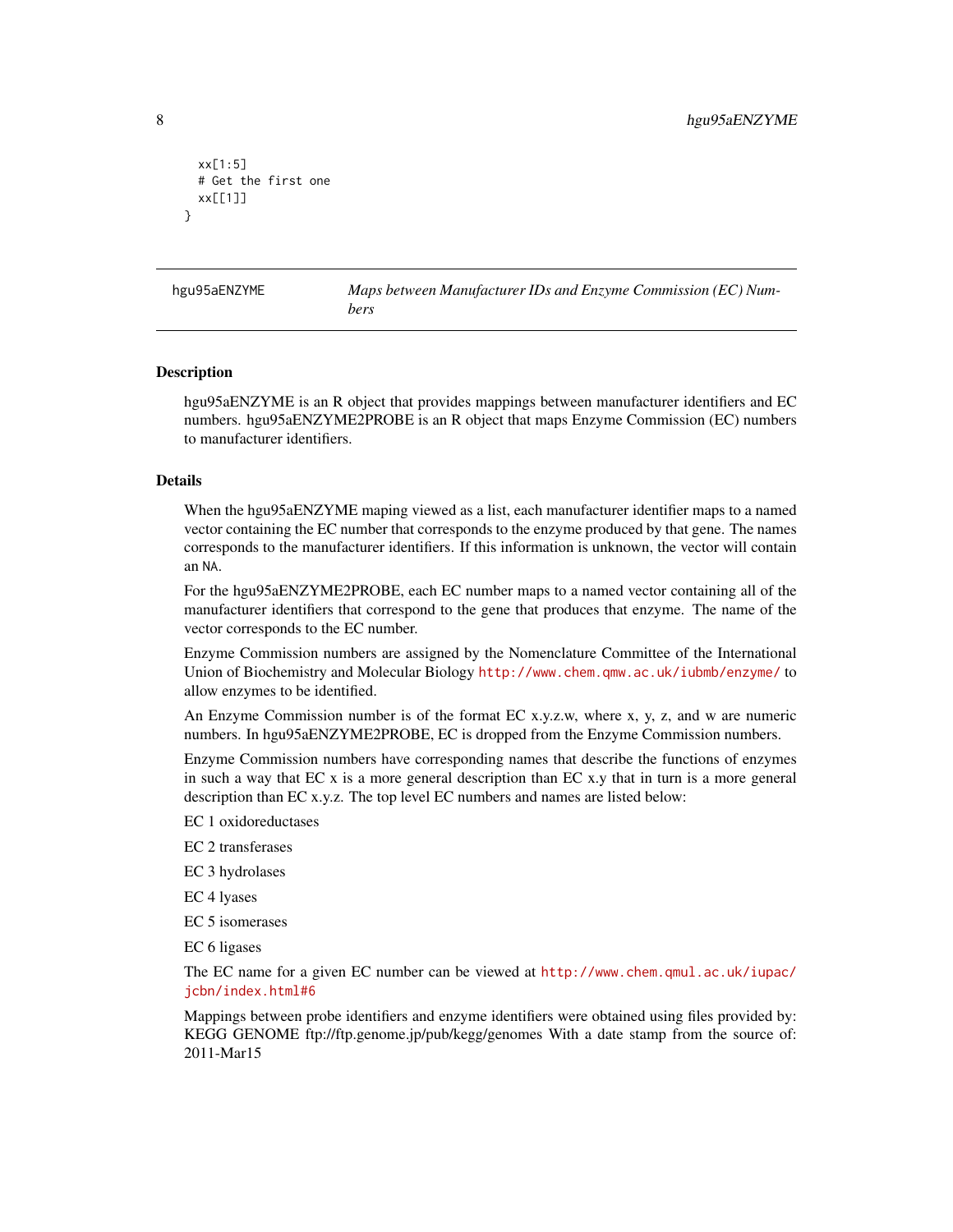# <span id="page-8-0"></span>hgu95aGENENAME 9

# References

<ftp://ftp.genome.ad.jp/pub/kegg/pathways>

# See Also

• [AnnotationDb-class](#page-0-0) for use of the select() interface.

#### Examples

```
## select() interface:
## Objects in this package can be accessed using the select() interface
## from the AnnotationDbi package. See ?select for details.
## Bimap interface:
x <- hgu95aENZYME
# Get the probe identifiers that are mapped to an EC number
mapped_probes <- mappedkeys(x)
# Convert to a list
xx <- as.list(x[mapped_probes][1:3])
if(length(xx) > 0) {
  # Get the ENZYME for the first five probes
  xx[1:5]
  # Get the first one
  xx[[1]]
}
# Now convert hgu95aENZYME2PROBE to a list to see inside
x <- hgu95aENZYME2PROBE
mapped_probes \leq mappedkeys(x)
## convert to a list
xx <- as.list(x[mapped_probes][1:3])
if(length(xx) > 0){
   # Get the probe identifiers for the first five enzyme
   #commission numbers
   xx[1:5]
   # Get the first one
   xx[[1]]
}
```
hgu95aGENENAME *Map between Manufacturer IDs and Genes*

# Description

hgu95aGENENAME is an R object that maps manufacturer identifiers to the corresponding gene name.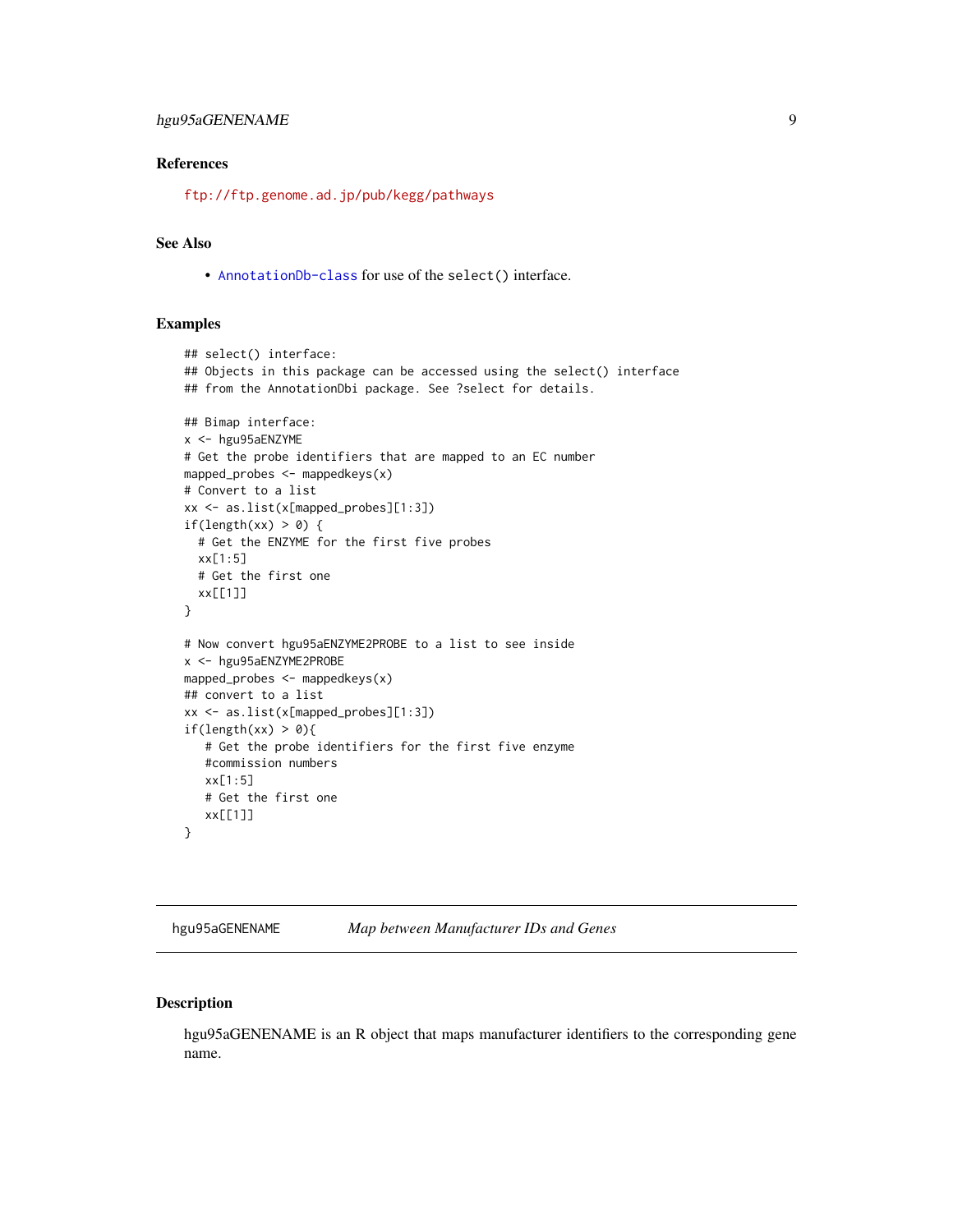# <span id="page-9-1"></span>Details

Each manufacturer identifier maps to a named vector containing the gene name. The vector name corresponds to the manufacturer identifier. If the gene name is unknown, the vector will contain an NA.

Gene names currently include both the official (validated by a nomenclature committee) and preferred names (interim selected for display) for genes. Efforts are being made to differentiate the two by adding a name to the vector.

Mappings were based on data provided by: Entrez Gene ftp://ftp.ncbi.nlm.nih.gov/gene/DATA With a date stamp from the source of: 2021-Apr14

### See Also

• [AnnotationDb-class](#page-0-0) for use of the select() interface.

#### Examples

```
## select() interface:
## Objects in this package can be accessed using the select() interface
## from the AnnotationDbi package. See ?select for details.
## Bimap interface:
x <- hgu95aGENENAME
# Get the probe identifiers that are mapped to a gene name
mapped_probes <- mappedkeys(x)
# Convert to a list
xx <- as.list(x[mapped_probes][1:300])
if(length(xx) > 0) {
 # Get the GENENAME for the first five probes
 xx[1:5]
 # Get the first one
 xx[[1]]
}
```
hgu95aGO *Maps between manufacturer IDs and Gene Ontology (GO) IDs*

# <span id="page-9-0"></span>Description

hgu95aGO is an R object that provides mappings between manufacturer identifiers and the GO identifiers that they are directly associated with. This mapping and its reverse mapping (hgu95aGO2PROBE) do NOT associate the child terms from the GO ontology with the gene. Only the directly evidenced terms are represented here.

hgu95aGO2ALLPROBES is an R object that provides mappings between a given GO identifier and all of the manufacturer identifiers annotated at that GO term OR TO ONE OF IT'S CHILD NODES in the GO ontology. Thus, this mapping is much larger and more inclusive than hgu95aGO2PROBE.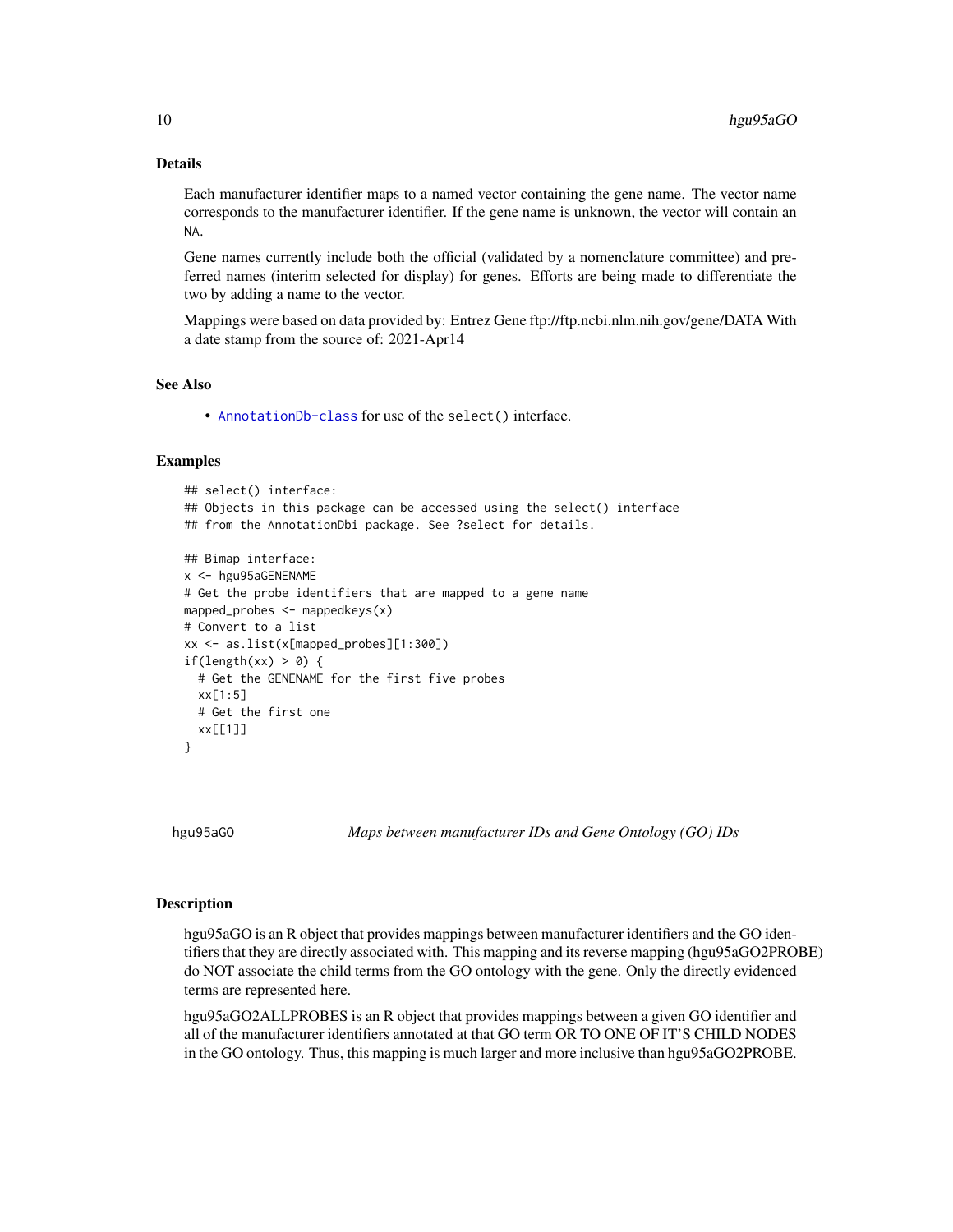# hgu95aGO 11

#### Details

If hgu95aGO is cast as a list, each manufacturer identifier is mapped to a list of lists. The names on the outer list are GO identifiers. Each inner list consists of three named elements: GOID, Ontology, and Evidence.

The GOID element matches the GO identifier named in the outer list and is included for convenience when processing the data using 'lapply'.

The Ontology element indicates which of the three Gene Ontology categories this identifier belongs to. The categories are biological process (BP), cellular component (CC), and molecular function (MF).

The Evidence element contains a code indicating what kind of evidence supports the association of the GO identifier to the manufacturer id. Some of the evidence codes in use include:

IMP: inferred from mutant phenotype

IGI: inferred from genetic interaction

IPI: inferred from physical interaction

ISS: inferred from sequence similarity

IDA: inferred from direct assay

IEP: inferred from expression pattern

IEA: inferred from electronic annotation

TAS: traceable author statement

NAS: non-traceable author statement

ND: no biological data available

IC: inferred by curator

A more complete listing of evidence codes can be found at:

<http://www.geneontology.org/GO.evidence.shtml>

If hgu95aGO2ALLPROBES or hgu95aGO2PROBE is cast as a list, each GO term maps to a named vector of manufacturer identifiers and evidence codes. A GO identifier may be mapped to the same manufacturer identifier more than once but the evidence code can be different. Mappings between Gene Ontology identifiers and Gene Ontology terms and other information are available in a separate data package named GO.

Whenever any of these mappings are cast as a data.frame, all the results will be output in an appropriate tabular form.

Mappings between manufacturer identifiers and GO information were obtained through their mappings to manufacturer identifiers. NAs are assigned to manufacturer identifiers that can not be mapped to any Gene Ontology information. Mappings between Gene Ontology identifiers an Gene Ontology terms and other information are available in a separate data package named GO.

All mappings were based on data provided by: Gene Ontology http://current.geneontology.org/ontology/gobasic.obo With a date stamp from the source of: 2021-02-01

# References

<ftp://ftp.ncbi.nlm.nih.gov/gene/DATA/>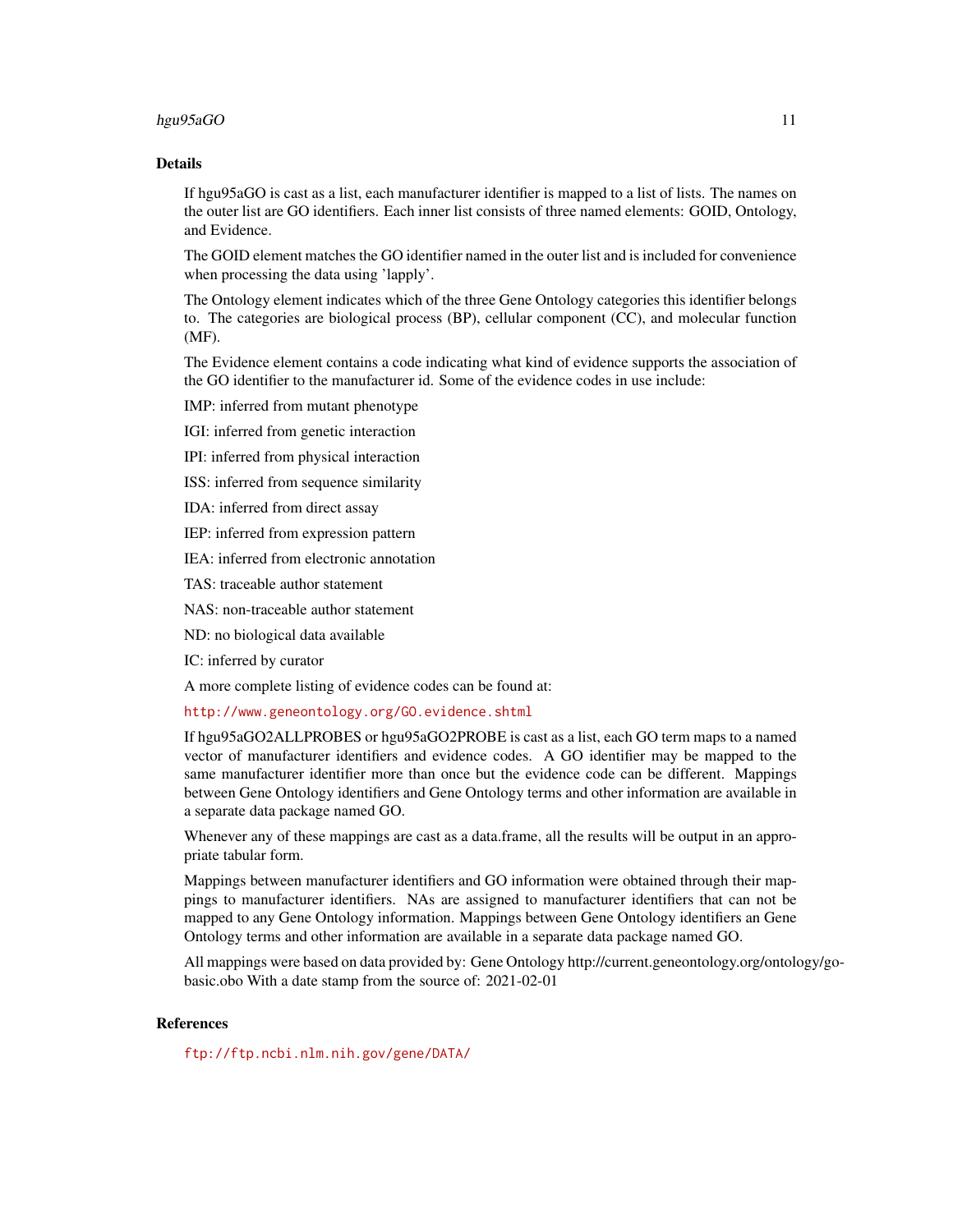# <span id="page-11-0"></span>See Also

- [hgu95aGO2ALLPROBES](#page-9-0)
- [AnnotationDb-class](#page-0-0) for use of the select() interface.

```
## select() interface:
## Objects in this package can be accessed using the select() interface
## from the AnnotationDbi package. See ?select for details.
## Bimap interface:
x < - hgu95aG0
# Get the manufacturer identifiers that are mapped to a GO ID
mapped_genes <- mappedkeys(x)
# Convert to a list
xx <- as.list(x[mapped_genes][1:300])
if(length(xx) > 0) {
    # Try the first one
   got <- xx[[1]]
    got[[1]][["GOID"]]
    got[[1]][["Ontology"]]
    got[[1]][["Evidence"]]
}
# For the reverse map:
x <- hgu95aGO2PROBE
mapped_genes <- mappedkeys(x)
# Convert to a list
xx <- as.list(x[mapped_genes][1:300])
if(length(xx) > 0){
    # Gets the manufacturer ids for the top 2nd and 3nd GO identifiers
    goids \leq -x \times [2:3]# Gets the manufacturer ids for the first element of goids
    goids[[1]]
    # Evidence code for the mappings
   names(goids[[1]])
}
x <- hgu95aGO2ALLPROBES
mapped_genes <- mappedkeys(x)
# Convert hgu95aGO2ALLPROBES to a list
xx <- as.list(x[mapped_genes][1:300])
if(length(xx) > 0){
# Gets the manufacturer identifiers for the top 2nd and 3nd GO identifiers
    goids \leq xx[2:3]# Gets all the manufacturer identifiers for the first element of goids
   goids[[1]]
    # Evidence code for the mappings
    names(goids[[1]])
}
```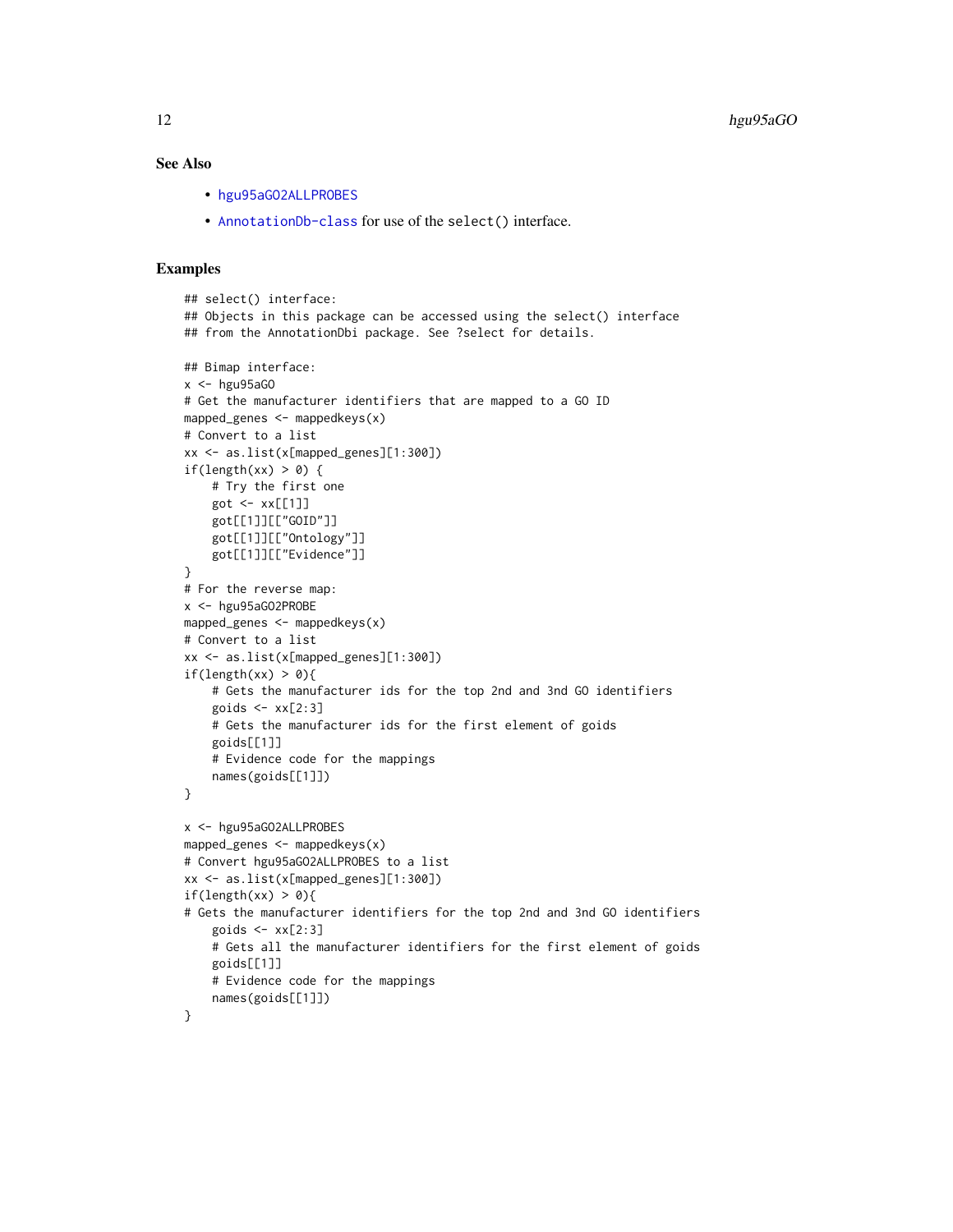<span id="page-12-0"></span>

hgu95aMAP is an R object that provides mappings between manufacturer identifiers and cytoband locations.

# Details

Each manufacturer identifier is mapped to a vector of cytoband locations. The vector length may be one or longer, if there are multiple reported chromosomal locations for a given gene. An NA is reported for any manufacturer identifiers that cannot be mapped to a cytoband at this time.

Cytogenetic bands for most higher organisms are labeled p1, p2, p3, q1, q2, q3 (p and q are the p and q arms), etc., counting from the centromere out toward the telomeres. At higher resolutions, sub-bands can be seen within the bands. The sub-bands are also numbered from the centromere out toward the telomere. Thus, a label of 7q31.2 indicates that the band is on chromosome 7, q arm, band 3, sub-band 1, and sub-sub-band 2.

Mappings were based on data provided by: Entrez Gene ftp://ftp.ncbi.nlm.nih.gov/gene/DATA With a date stamp from the source of: 2021-Apr14

#### **References**

<https://www.ncbi.nlm.nih.gov>

#### See Also

• [AnnotationDb-class](#page-0-0) for use of the select() interface.

```
## select() interface:
## Objects in this package can be accessed using the select() interface
## from the AnnotationDbi package. See ?select for details.
## Bimap interface:
x < - hgu95aMAP
# Get the probe identifiers that are mapped to any cytoband
mapped_probes <- mappedkeys(x)
# Convert to a list
xx <- as.list(x[mapped_probes][1:300])
if(length(xx) > 0) {
 # Get the MAP for the first five probes
 xx[1:5]
 # Get the first one
 xx[[1]]
}
```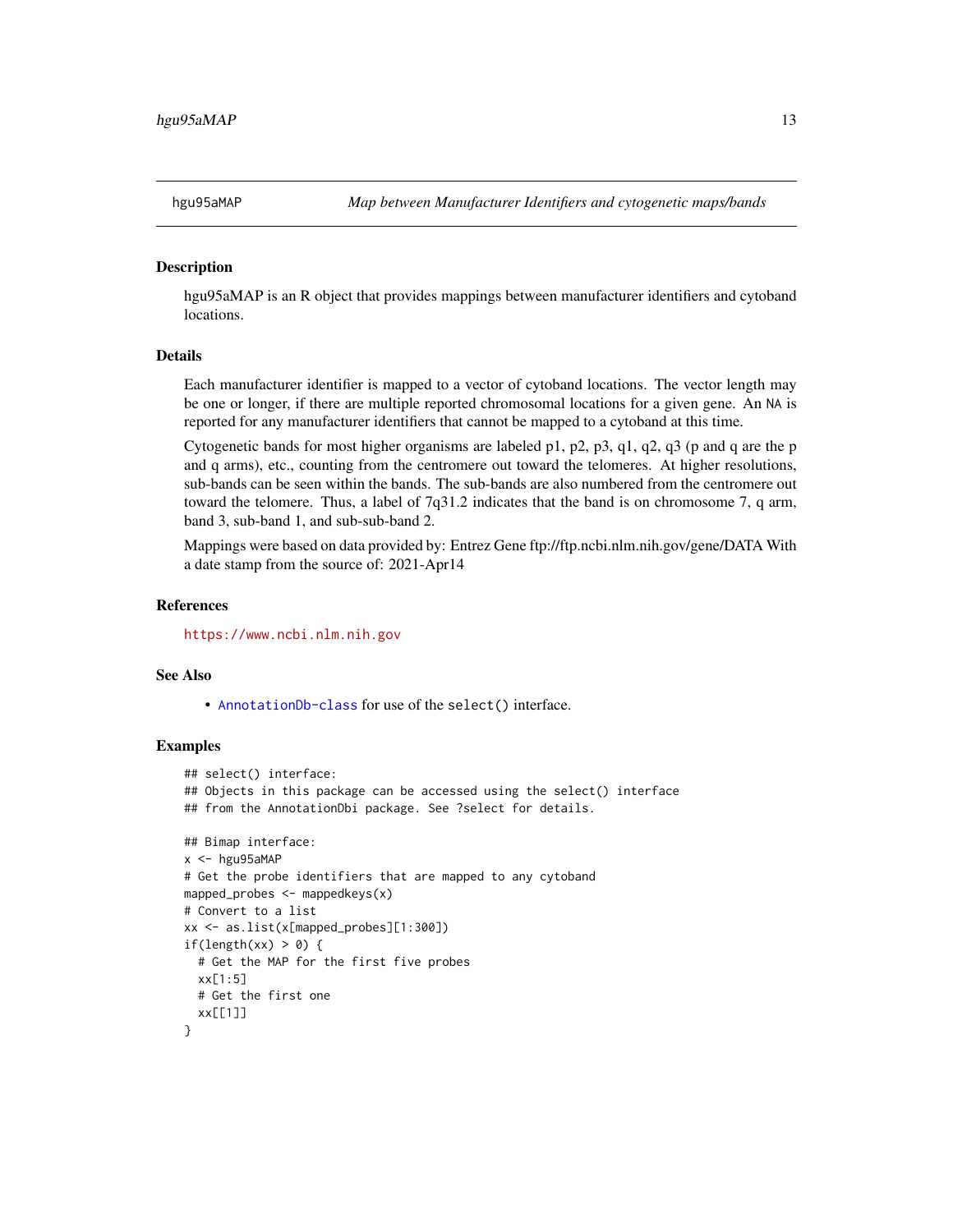<span id="page-13-0"></span>

DEPRECATED. Counts in the MAPCOUNT table are out of sync and should not be used.

hgu95aMAPCOUNTS provides the "map count" (i.e. the count of mapped keys) for each map in package hgu95a.db.

# Details

DEPRECATED. Counts in the MAPCOUNT table are out of sync and should not be used.

This "map count" information is precalculated and stored in the package annotation DB. This allows some quality control and is used by the [checkMAPCOUNTS](#page-0-0) function defined in AnnotationDbi to compare and validate different methods (like count.mappedkeys(x) or sum(!is.na(as.list(x)))) for getting the "map count" of a given map.

hgu95aOMIM *Map between Manufacturer Identifiers and Mendelian Inheritance in Man (MIM) identifiers*

#### Description

hgu95aOMIM is an R object that provides mappings between manufacturer identifiers and OMIM identifiers.

#### Details

Each manufacturer identifier is mapped to a vector of OMIM identifiers. The vector length may be one or longer, depending on how many OMIM identifiers the manufacturer identifier maps to. An NA is reported for any manufacturer identifier that cannot be mapped to an OMIM identifier at this time.

OMIM is based upon the book Mendelian Inheritance in Man (V. A. McKusick) and focuses primarily on inherited or heritable genetic diseases. It contains textual information, pictures, and reference information that can be searched using various terms, among which the MIM number is one.

Mappings were based on data provided by: Entrez Gene ftp://ftp.ncbi.nlm.nih.gov/gene/DATA With a date stamp from the source of: 2021-Apr14

#### References

<https://www.ncbi.nlm.nih.gov/entrez/query.fcgi?db=gene> [https://www.ncbi.nlm.nih.](https://www.ncbi.nlm.nih.gov/entrez/query.fcgi?db=OMIM) [gov/entrez/query.fcgi?db=OMIM](https://www.ncbi.nlm.nih.gov/entrez/query.fcgi?db=OMIM)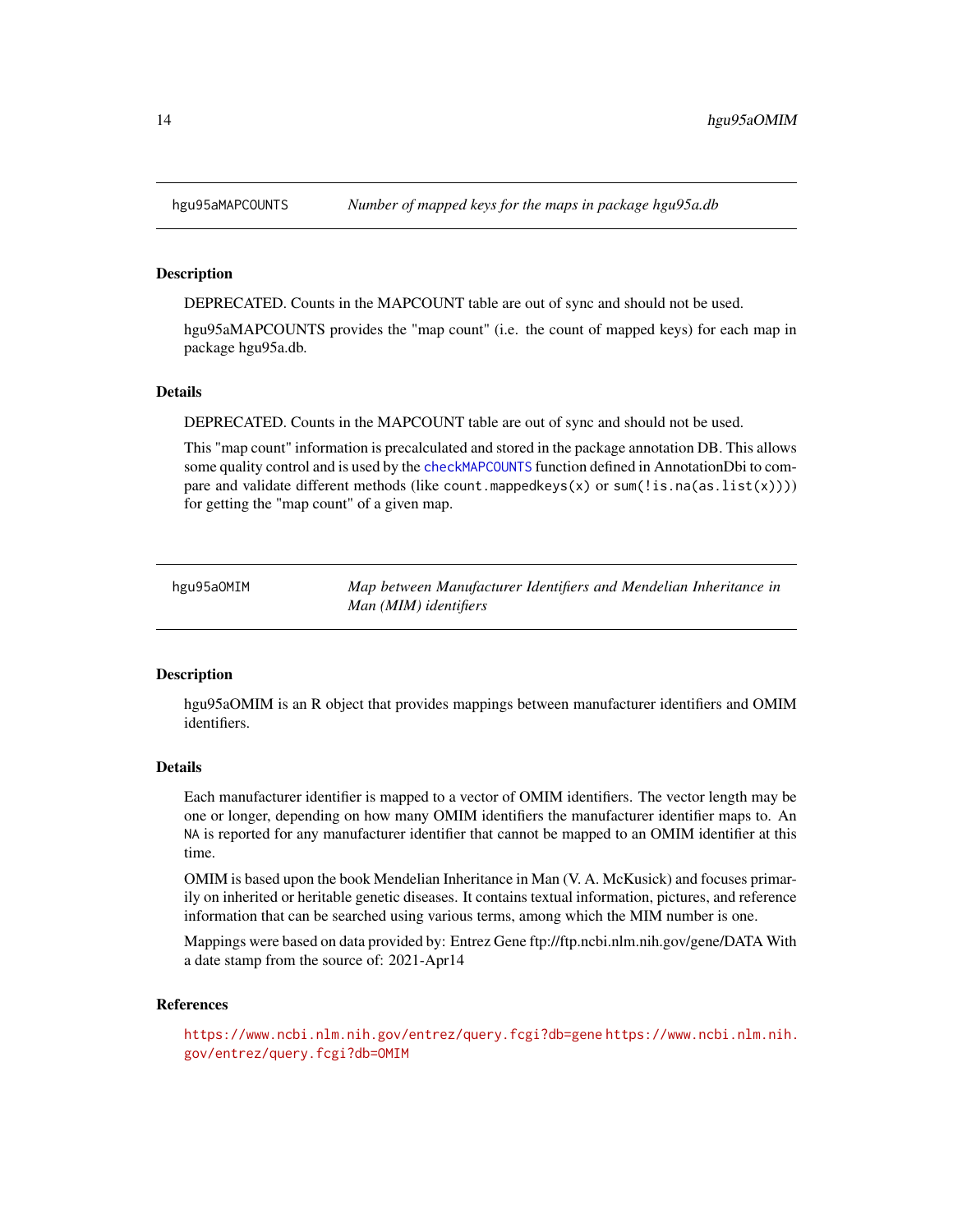# <span id="page-14-0"></span>hgu95aORGANISM 15

### See Also

• [AnnotationDb-class](#page-0-0) for use of the select() interface.

# Examples

```
## select() interface:
## Objects in this package can be accessed using the select() interface
## from the AnnotationDbi package. See ?select for details.
## Bimap interface:
x < - hgu95a0MIM
# Get the probe identifiers that are mapped to a OMIM ID
mapped_probes <- mappedkeys(x)
# Convert to a list
xx <- as.list(x[mapped_probes][1:300])
if(length(xx) > 0) {
 # Get the OMIM for the first five probes
 xx[1:5]
 # Get the first one
 xx[[1]]
}
```
hgu95aORGANISM *The Organism information for hgu95a*

#### **Description**

hgu95aORGANISM is an R object that contains a single item: a character string that names the organism for which hgu95a was built. hgu95aORGPKG is an R object that contains a chararcter vector with the name of the organism package that a chip package depends on for its gene-centric annotation.

# Details

Although the package name is suggestive of the organism for which it was built, hgu95aORGANISM provides a simple way to programmatically extract the organism name. hgu95aORGPKG provides a simple way to programmatically extract the name of the parent organism package. The parent organism package is a strict dependency for chip packages as this is where the gene cetric information is ultimately extracted from. The full package name will always be this string plus the extension ".db". But most programatic acces will not require this extension, so its more convenient to leave it out.

#### See Also

• [AnnotationDb-class](#page-0-0) for use of the select() interface.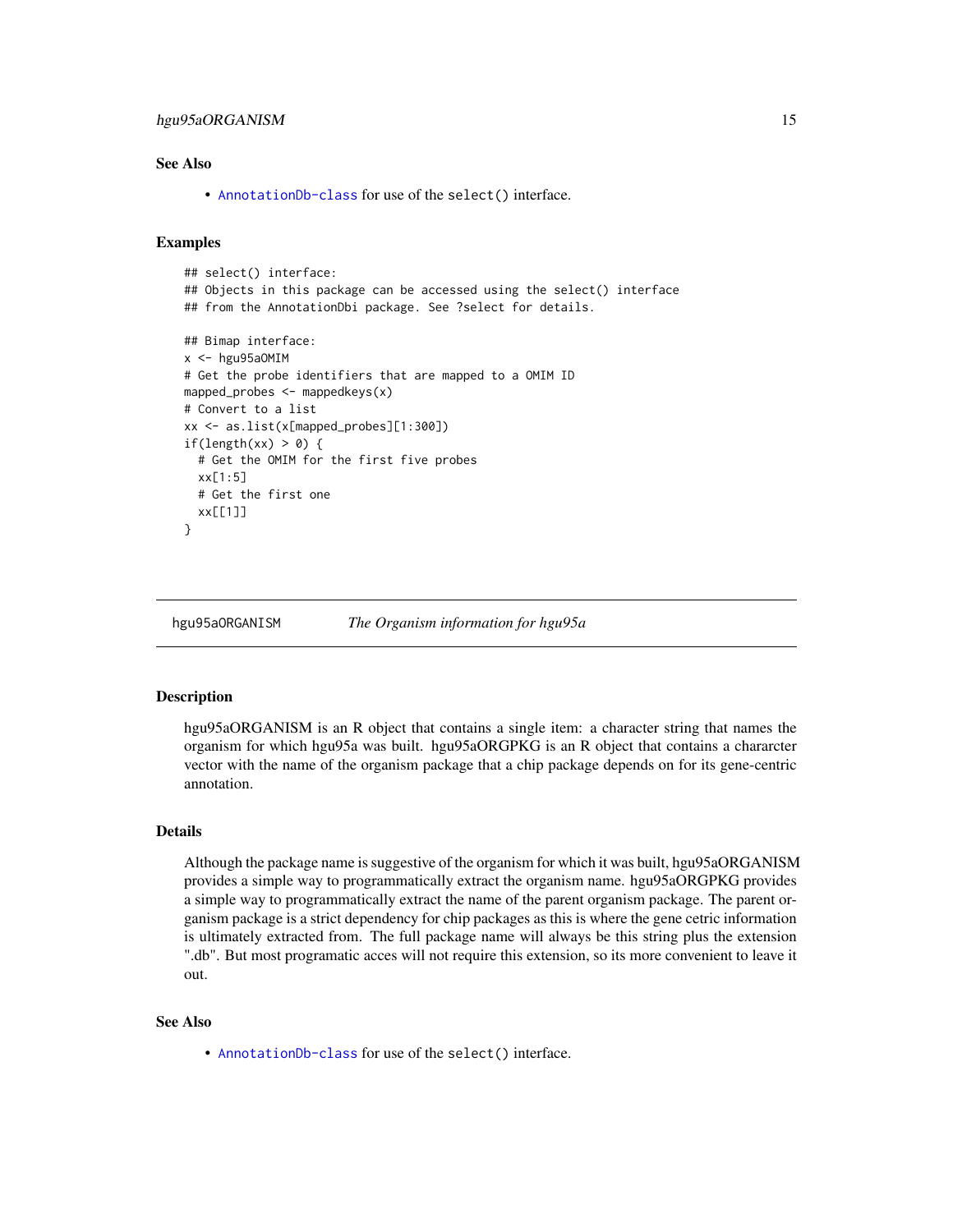### Examples

```
## select() interface:
## Objects in this package can be accessed using the select() interface
## from the AnnotationDbi package. See ?select for details.
## Bimap interface:
hgu95aORGANISM
hgu95aORGPKG
```
hgu95aPATH *Mappings between probe identifiers and KEGG pathway identifiers*

# Description

KEGG (Kyoto Encyclopedia of Genes and Genomes) maintains pathway data for various organisms.

hgu95aPATH maps probe identifiers to the identifiers used by KEGG for pathways in which the genes represented by the probe identifiers are involved

hgu95aPATH2PROBE is an R object that provides mappings between KEGG identifiers and manufacturer identifiers.

# Details

Each KEGG pathway has a name and identifier. Pathway name for a given pathway identifier can be obtained using the KEGG data package that can either be built using AnnBuilder or downloaded from Bioconductor <http://www.bioconductor.org>.

Graphic presentations of pathways are searchable at url http://www.genome.ad.jp/kegg/pathway.html by using pathway identifiers as keys.

Mappings were based on data provided by: KEGG GENOME ftp://ftp.genome.jp/pub/kegg/genomes With a date stamp from the source of: 2011-Mar15

#### References

<http://www.genome.ad.jp/kegg/>

# See Also

• [AnnotationDb-class](#page-0-0) for use of the select() interface.

```
## select() interface:
## Objects in this package can be accessed using the select() interface
## from the AnnotationDbi package. See ?select for details.
## Bimap interface:
x <- hgu95aPATH
```
<span id="page-15-0"></span>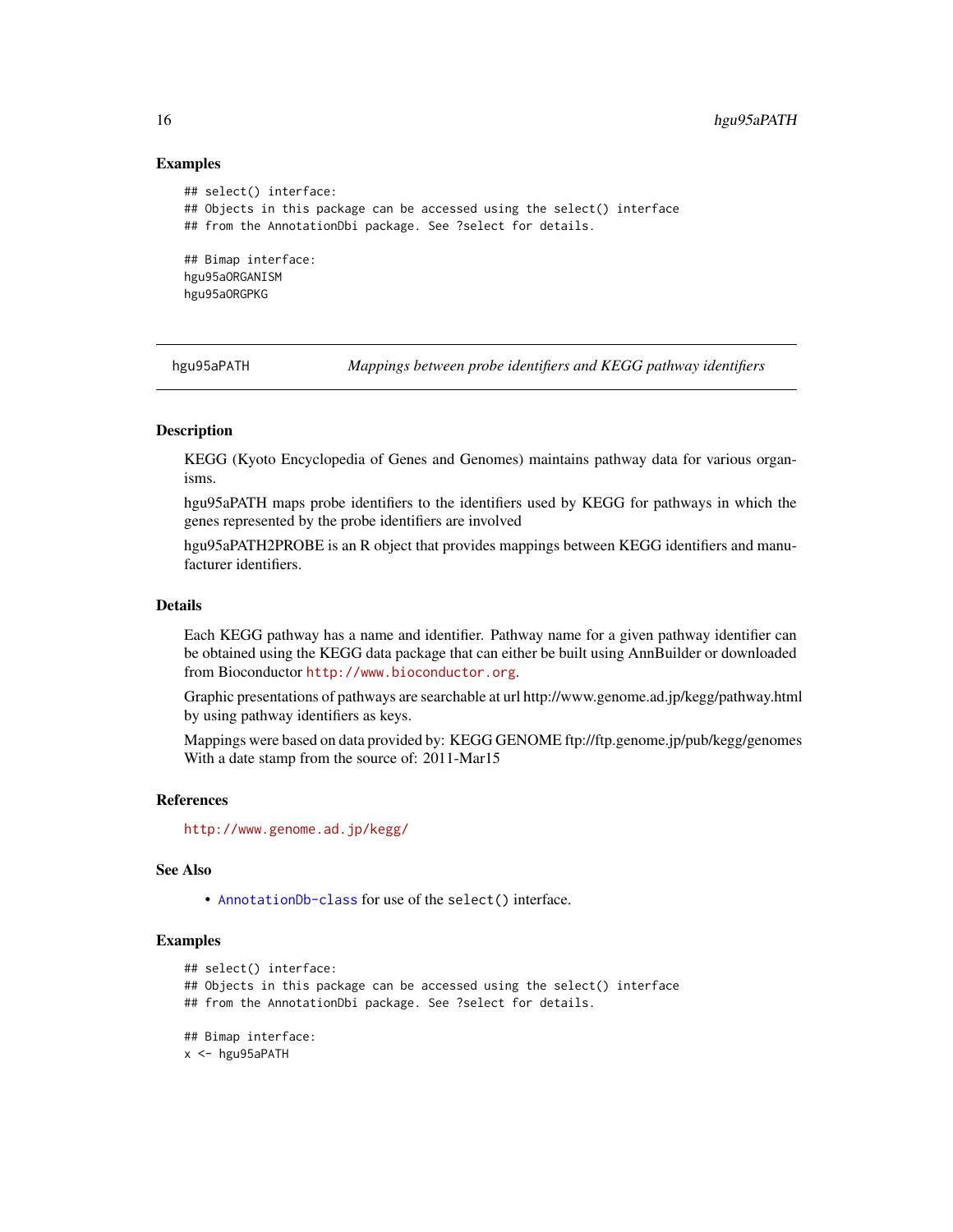# <span id="page-16-0"></span>hgu95aPFAM 17

```
# Get the probe identifiers that are mapped to a KEGG pathway ID
mapped_probes <- mappedkeys(x)
# Convert to a list
xx <- as.list(x[mapped_probes][1:300])
if(length(xx) > 0) {
 # Get the PATH for the first five probes
 xx[1:5]
 # Get the first one
 xx[[1]]
}
x <- hgu95aPATH
mapped_probes <- mappedkeys(x)
# Now convert the hgu95aPATH2PROBE object to a list
xx <- as.list(x[mapped_probes][1:300])
if(length(xx) > 0){
    # Get the probe identifiers for the first two pathway identifiers
   xx[1:2]
    # Get the first one
    xx[[1]]
}
```
hgu95aPFAM *Maps between Manufacturer Identifiers and PFAM Identifiers*

#### Description

hgu95aPFAM is an R object that provides mappings between manufacturer identifiers and PFAM identifiers.

# Details

The bimap interface for PFAM is defunct. Please use select() interface to PFAM identifiers. See ?AnnotationDbi::select for details.

hgu95aPMID *Maps between Manufacturer Identifiers and PubMed Identifiers*

#### Description

hgu95aPMID is an R object that provides mappings between manufacturer identifiers and PubMed identifiers. hgu95aPMID2PROBE is an R object that provides mappings between PubMed identifiers and manufacturer identifiers.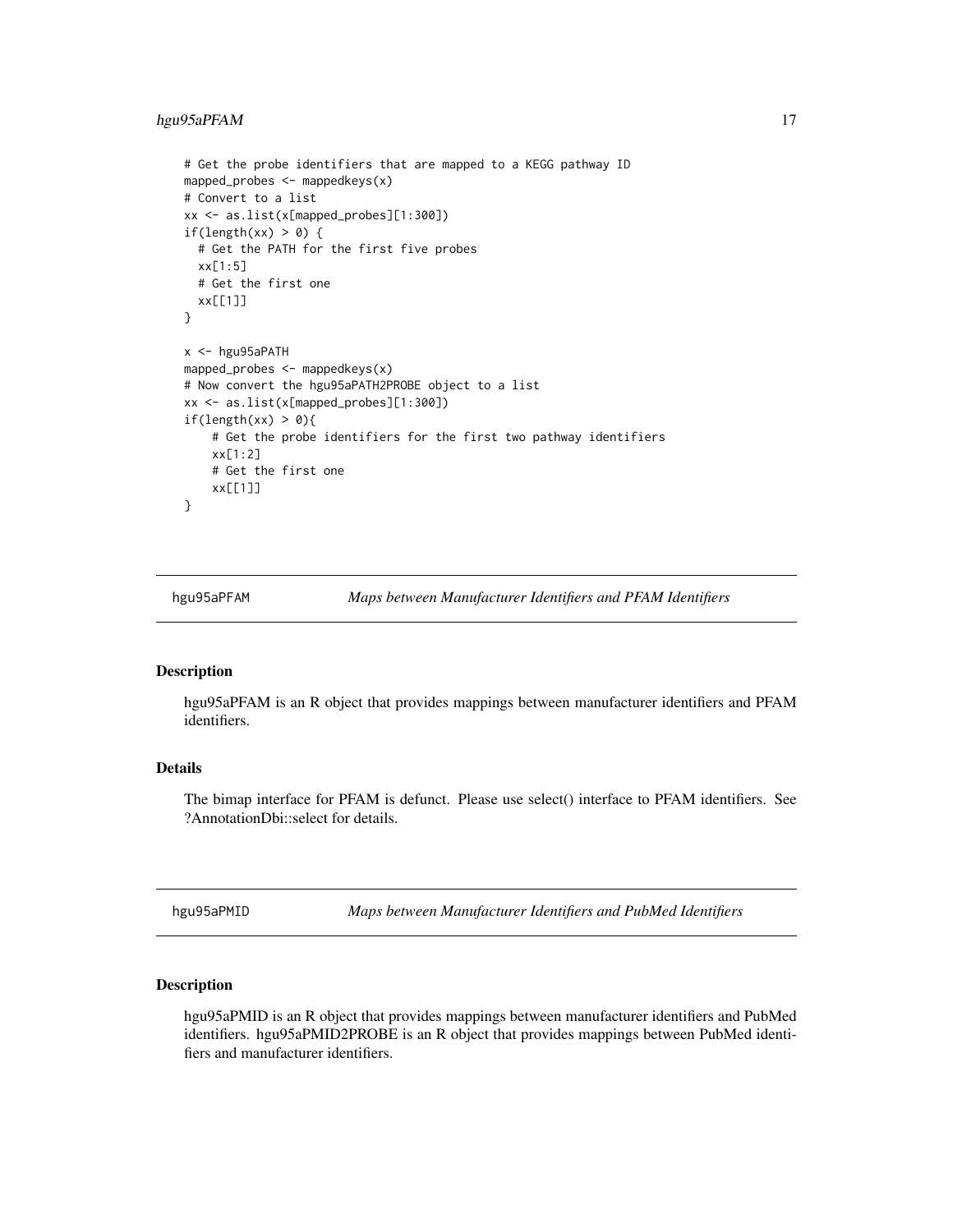# Details

When hgu95aPMID is viewed as a list each manufacturer identifier is mapped to a named vector of PubMed identifiers. The name associated with each vector corresponds to the manufacturer identifier. The length of the vector may be one or greater, depending on how many PubMed identifiers a given manufacturer identifier is mapped to. An NA is reported for any manufacturer identifier that cannot be mapped to a PubMed identifier.

When hgu95aPMID2PROBE is viewed as a list each PubMed identifier is mapped to a named vector of manufacturer identifiers. The name represents the PubMed identifier and the vector contains all manufacturer identifiers that are represented by that PubMed identifier. The length of the vector may be one or longer, depending on how many manufacturer identifiers are mapped to a given PubMed identifier.

Titles, abstracts, and possibly full texts of articles can be obtained from PubMed by providing a valid PubMed identifier. The pubmed function of annotate can also be used for the same purpose.

Mappings were based on data provided by: Entrez Gene ftp://ftp.ncbi.nlm.nih.gov/gene/DATA With a date stamp from the source of: 2021-Apr14

#### References

<https://www.ncbi.nlm.nih.gov/entrez/query.fcgi?db=PubMed>

# See Also

• [AnnotationDb-class](#page-0-0) for use of the select() interface.

```
## select() interface:
## Objects in this package can be accessed using the select() interface
## from the AnnotationDbi package. See ?select for details.
## Bimap interface:
x < - hgu95aPMID
# Get the probe identifiers that are mapped to any PubMed ID
mapped_probes \leq mappedkeys(x)
# Convert to a list
xx <- as.list(x[mapped_probes][1:300])
if(length(xx) > 0)# Get the PubMed identifiers for the first two probe identifiers
    xx[1:2]
    # Get the first one
    xx[[1]]
    if(interactive() && !is.null(xx[[1]]) && !is.na(xx[[1]])
       && require(annotate)){
        # Get article information as XML files
        xmls < -pubmed(xx[[1]], disp = "data")# View article information using a browser
        pubmed(xx[[1]], disp = "browser")
    }
}
```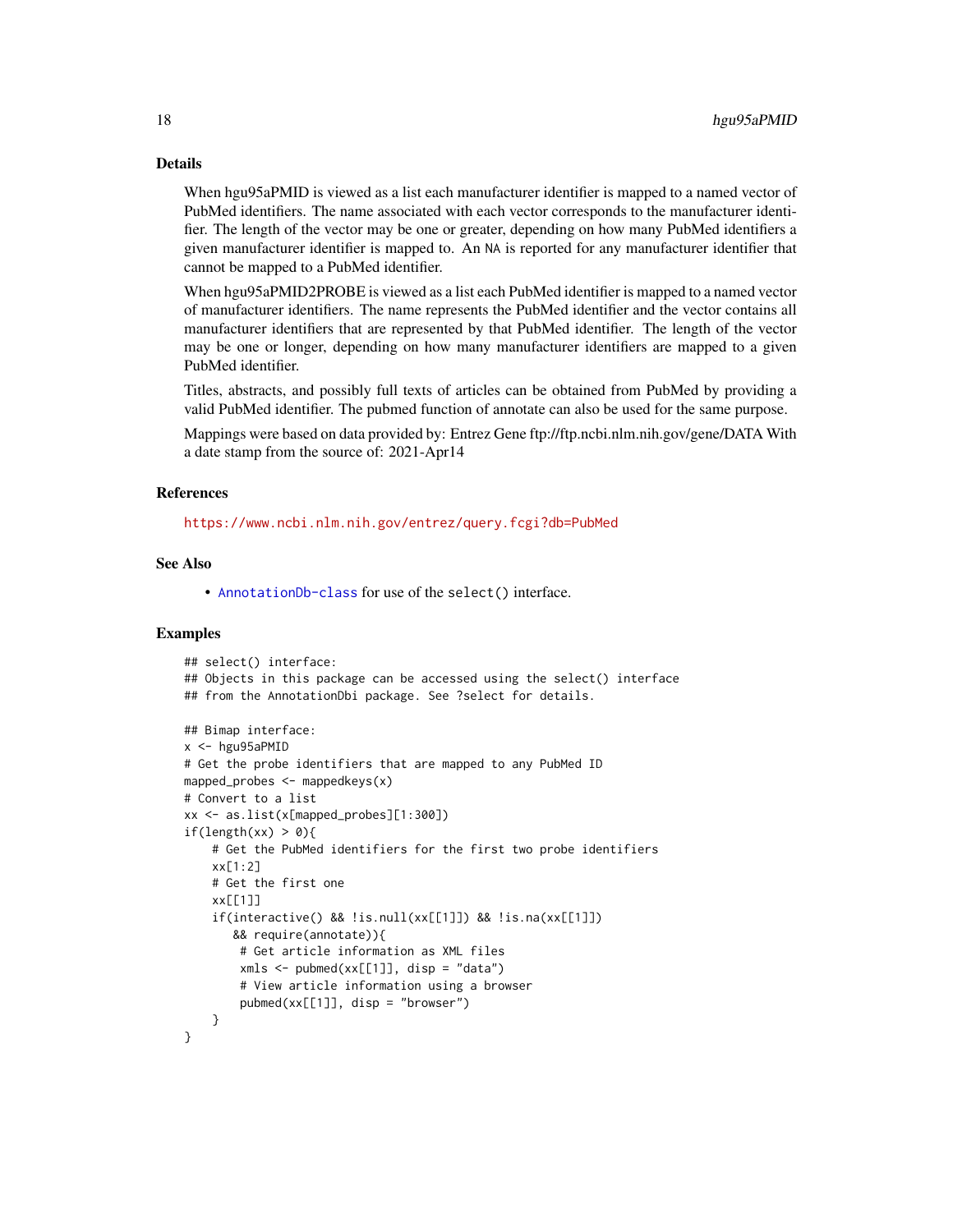# <span id="page-18-0"></span>hgu95aPROSITE 19

```
x <- hgu95aPMID2PROBE
mapped_probes <- mappedkeys(x)
# Now convert the reverse map object hgu95aPMID2PROBE to a list
xx <- as.list(x[mapped_probes][1:300])
if(length(xx) > 0){
    # Get the probe identifiers for the first two PubMed identifiers
    xx[1:2]
    # Get the first one
    xx[[1]]
    if(interactive() && require(annotate)){
       # Get article information as XML files for a PubMed id
       xmls <- pubmed(names(xx)[1], disp = "data")
       # View article information using a browser
       pubmed(names(xx)[1], disp = "browser")
   }
}
```
hgu95aPROSITE *Maps between Manufacturer Identifiers and PROSITE Identifiers*

#### **Description**

hgu95aPROSITE is an R object that provides mappings between manufacturer identifiers and PROSITE identifiers.

# Details

The bimap interface for PROSITE is defunct. Please use select() interface to PROSITE identifiers. See ?AnnotationDbi::select for details.

hgu95aREFSEQ *Map between Manufacturer Identifiers and RefSeq Identifiers*

#### Description

hgu95aREFSEQ is an R object that provides mappings between manufacturer identifiers and Ref-Seq identifiers.

#### Details

Each manufacturer identifier is mapped to a named vector of RefSeq identifiers. The name represents the manufacturer identifier and the vector contains all RefSeq identifiers that can be mapped to that manufacturer identifier. The length of the vector may be one or greater, depending on how many RefSeq identifiers a given manufacturer identifier can be mapped to. An NA is reported for any manufacturer identifier that cannot be mapped to a RefSeq identifier at this time.

RefSeq identifiers differ in format according to the type of record the identifiers are for as shown below: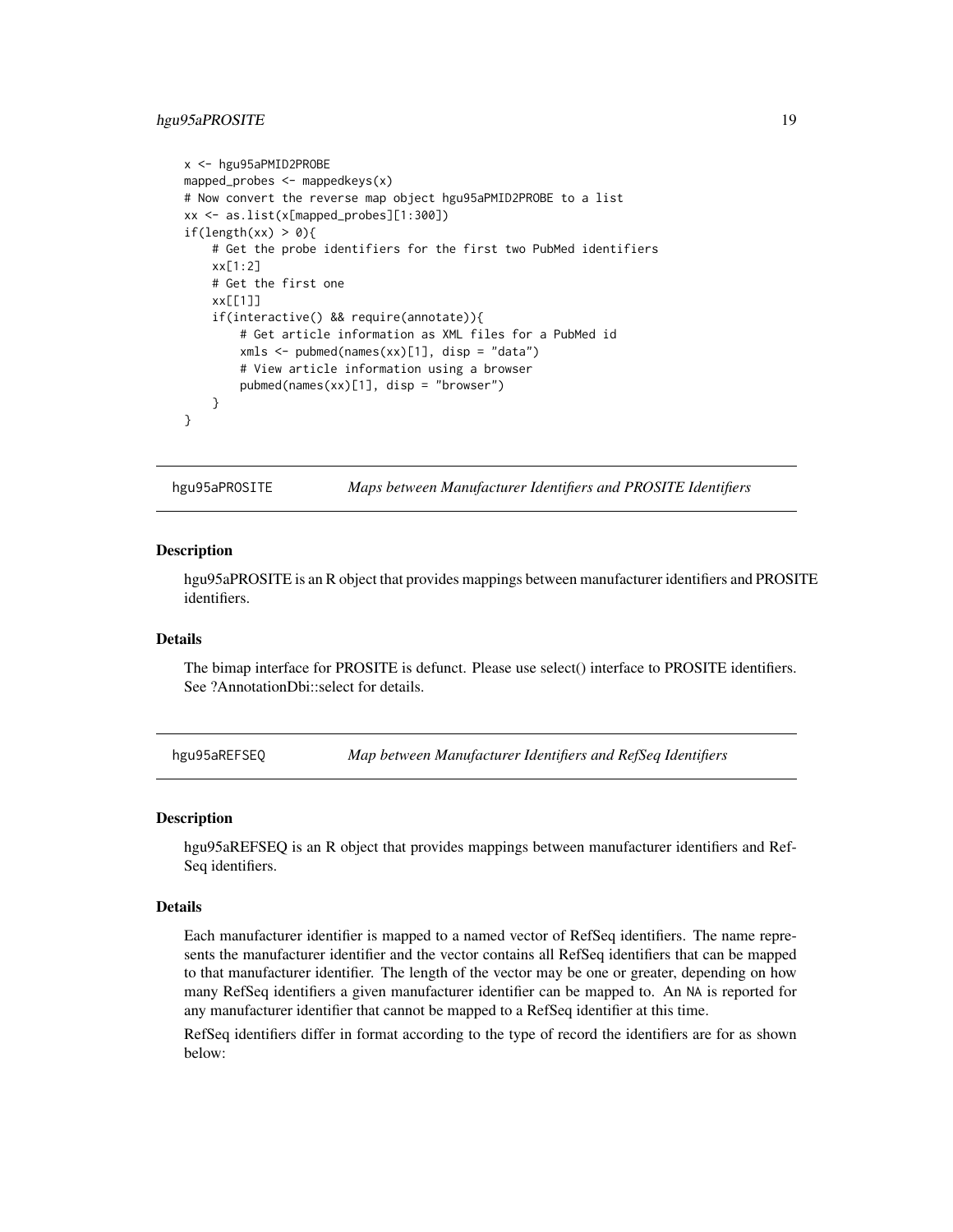NM\\_XXXXX: RefSeq accessions for mRNA records

NC\\_XXXXX: RefSeq accessions for chromosome records

NP\\_XXXXX: RefSeq accessions for protein records

XR\\_XXXXX: RefSeq accessions for model RNAs that are not associated with protein products

XM\\_XXXXX: RefSeq accessions for model mRNA records

XP\\_XXXXX: RefSeq accessions for model protein records

Where XXXXX is a sequence of integers.

NCBI <https://www.ncbi.nlm.nih.gov/RefSeq/> allows users to query the RefSeq database using RefSeq identifiers.

Mappings were based on data provided by: Entrez Gene ftp://ftp.ncbi.nlm.nih.gov/gene/DATA With a date stamp from the source of: 2021-Apr14

# References

<https://www.ncbi.nlm.nih.gov> <https://www.ncbi.nlm.nih.gov/RefSeq/>

# See Also

• [AnnotationDb-class](#page-0-0) for use of the select() interface.

```
## select() interface:
## Objects in this package can be accessed using the select() interface
## from the AnnotationDbi package. See ?select for details.
## Bimap interface:
x <- hgu95aREFSEQ
# Get the probe identifiers that are mapped to any RefSeq ID
mapped_probes \leq mappedkeys(x)
# Convert to a list
xx <- as.list(x[mapped_probes][1:300])
if(length(xx) > \theta) {
  # Get the REFSEQ for the first five probes
  xx[1:5]
  # Get the first one
  xx[[1]]
}
```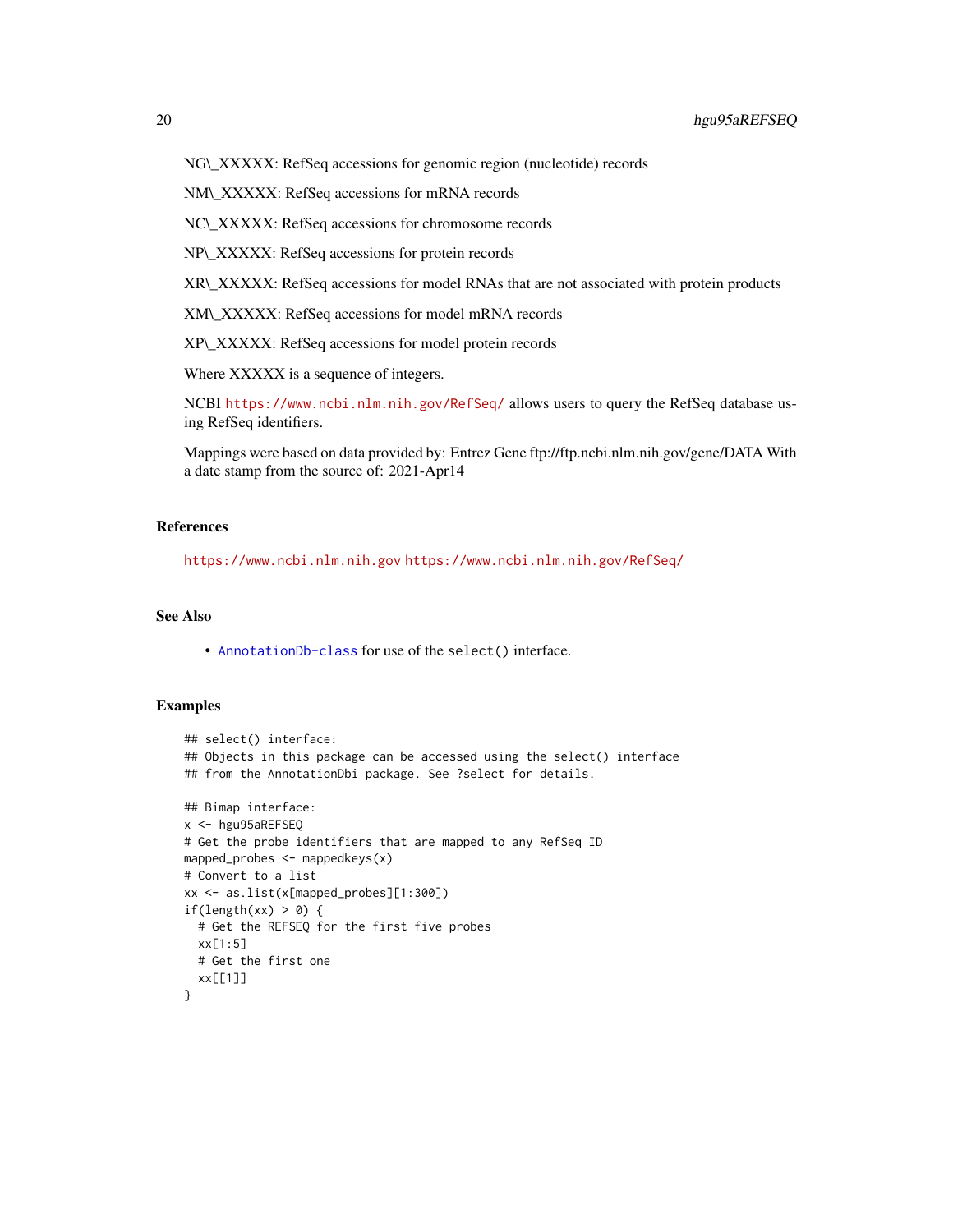<span id="page-20-0"></span>

hgu95aSYMBOL is an R object that provides mappings between manufacturer identifiers and gene abbreviations.

# Details

Each manufacturer identifier is mapped to an abbreviation for the corresponding gene. An NA is reported if there is no known abbreviation for a given gene.

Symbols typically consist of 3 letters that define either a single gene (ABC) or multiple genes (ABC1, ABC2, ABC3). Gene symbols can be used as key words to query public databases such as Entrez Gene.

Mappings were based on data provided by: Entrez Gene ftp://ftp.ncbi.nlm.nih.gov/gene/DATA With a date stamp from the source of: 2021-Apr14

#### References

<https://www.ncbi.nlm.nih.gov/entrez/query.fcgi?db=gene>

# See Also

• [AnnotationDb-class](#page-0-0) for use of the select() interface.

```
## select() interface:
## Objects in this package can be accessed using the select() interface
## from the AnnotationDbi package. See ?select for details.
## Bimap interface:
x <- hgu95aSYMBOL
# Get the probe identifiers that are mapped to a gene symbol
mapped_probes <- mappedkeys(x)
# Convert to a list
xx <- as.list(x[mapped_probes][1:300])
if(length(xx) > 0) {
  # Get the SYMBOL for the first five probes
  xx[1:5]
  # Get the first one
  xx[[1]]
}
```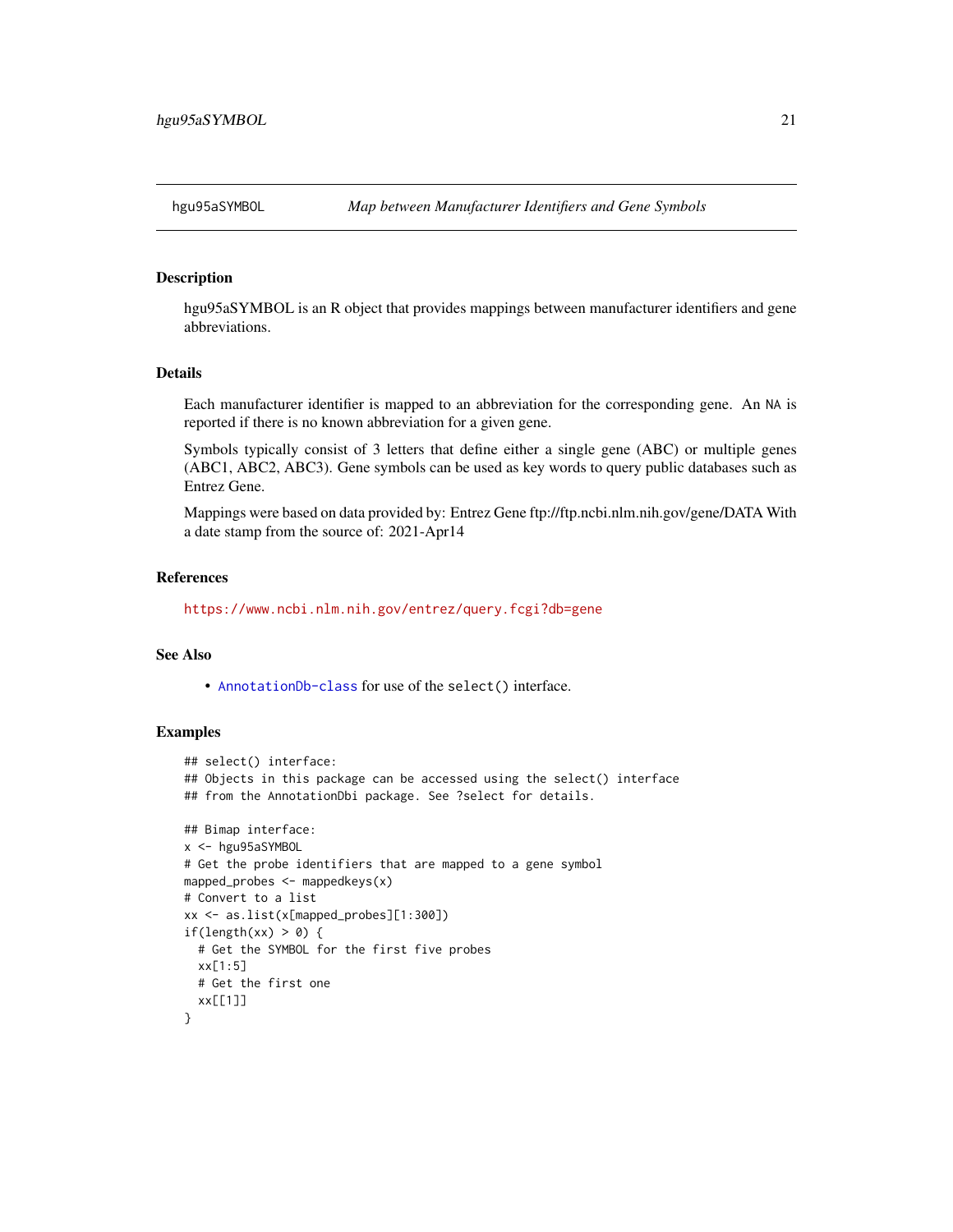<span id="page-21-0"></span>

hgu95aUNIPROT is an R object that contains mappings between the manufacturer identifiers and Uniprot accession numbers.

#### Details

This object is a simple mapping of manufacturer identifiers to Uniprot Accessions.

Mappings were based on data provided by NCBI (link above) with an exception for fly, which required retrieving the data from ensembl <http://www.ensembl.org/biomart/martview/>

# See Also

• [AnnotationDb-class](#page-0-0) for use of the select() interface.

# Examples

```
## select() interface:
## Objects in this package can be accessed using the select() interface
## from the AnnotationDbi package. See ?select for details.
## Bimap interface:
x <- hgu95aUNIPROT
# Get the entrez gene IDs that are mapped to an Uniprot ID
mapped_genes <- mappedkeys(x)
# Convert to a list
xx <- as.list(x[mapped_genes][1:300])
if(length(xx) > 0) {
  # Get the Uniprot IDs for the first five genes
  xx[1:5]
  # Get the first one
  xx[[1]]
}
```
hgu95a\_dbconn *Collect information about the package annotation DB*

#### Description

Some convenience functions for getting a connection object to (or collecting information about) the package annotation DB.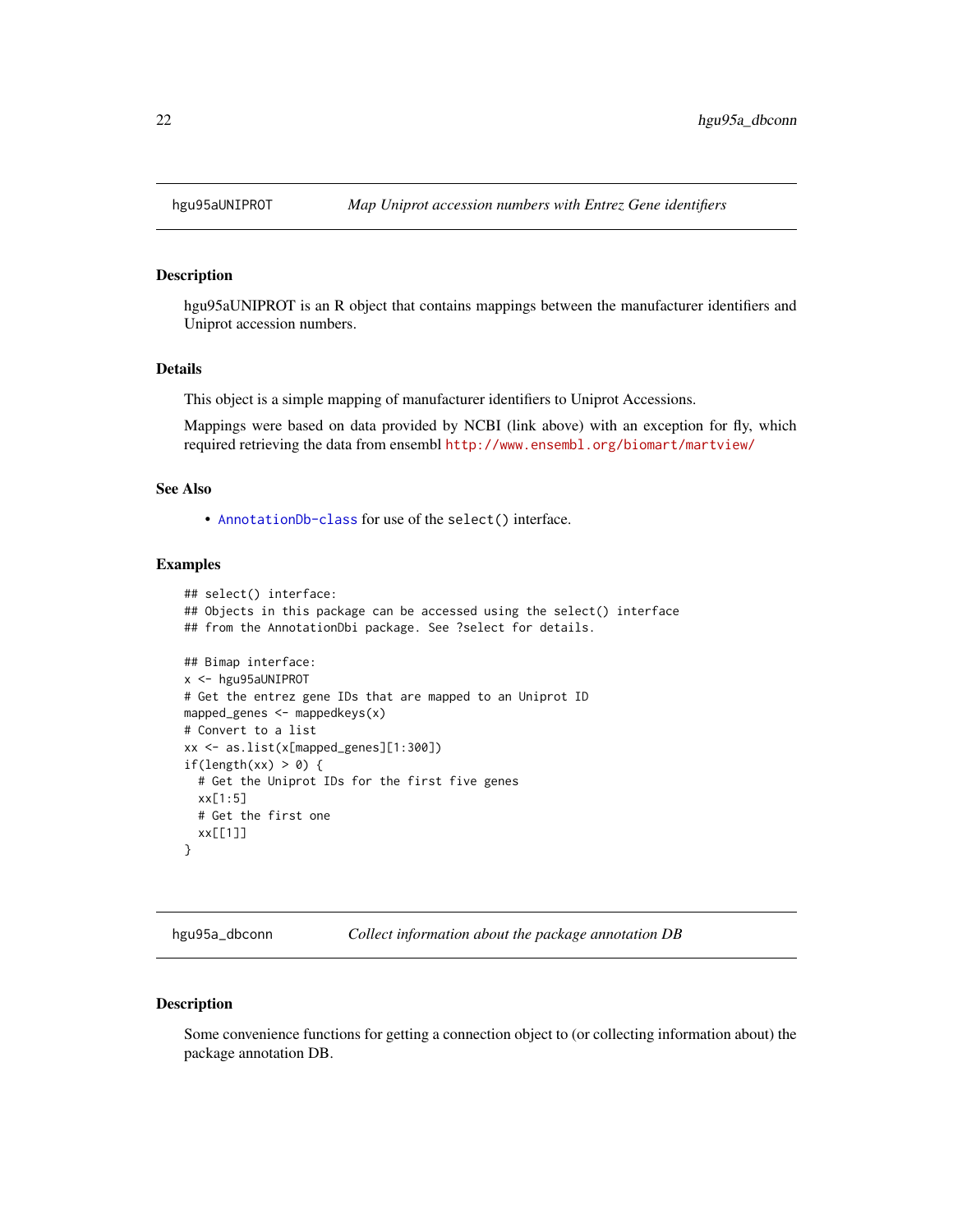# <span id="page-22-0"></span>hgu95a\_dbconn 23

### Usage

```
hgu95a_dbconn()
hgu95a_dbfile()
hgu95a_dbschema(file="", show.indices=FALSE)
hgu95a_dbInfo()
```
# Arguments

| file         | A connection, or a character string naming the file to print to (see the file<br>argument of the cat function for the details). |
|--------------|---------------------------------------------------------------------------------------------------------------------------------|
| show.indices | The CREATE INDEX statements are not shown by default. Use show, indices=TRUE<br>to get them.                                    |

# Details

hgu95a\_dbconn returns a connection object to the package annotation DB. IMPORTANT: Don't call [dbDisconnect](#page-0-0) on the connection object returned by hgu95a\_dbconn or you will break all the [AnnDbObj](#page-0-0) objects defined in this package!

hgu95a\_dbfile returns the path (character string) to the package annotation DB (this is an SQLite file).

hgu95a\_dbschema prints the schema definition of the package annotation DB.

hgu95a\_dbInfo prints other information about the package annotation DB.

### Value

hgu95a\_dbconn: a DBIConnection object representing an open connection to the package annotation DB.

hgu95a\_dbfile: a character string with the path to the package annotation DB.

hgu95a\_dbschema: none (invisible NULL).

hgu95a\_dbInfo: none (invisible NULL).

# See Also

[dbGetQuery](#page-0-0), [dbConnect](#page-0-0), [dbconn](#page-0-0), [dbfile](#page-0-0), [dbschema](#page-0-0), [dbInfo](#page-0-0)

# Examples

```
library(DBI)
## Count the number of rows in the "probes" table:
dbGetQuery(hgu95a_dbconn(), "SELECT COUNT(*) FROM probes")
```

```
hgu95a_dbschema()
```
hgu95a\_dbInfo()